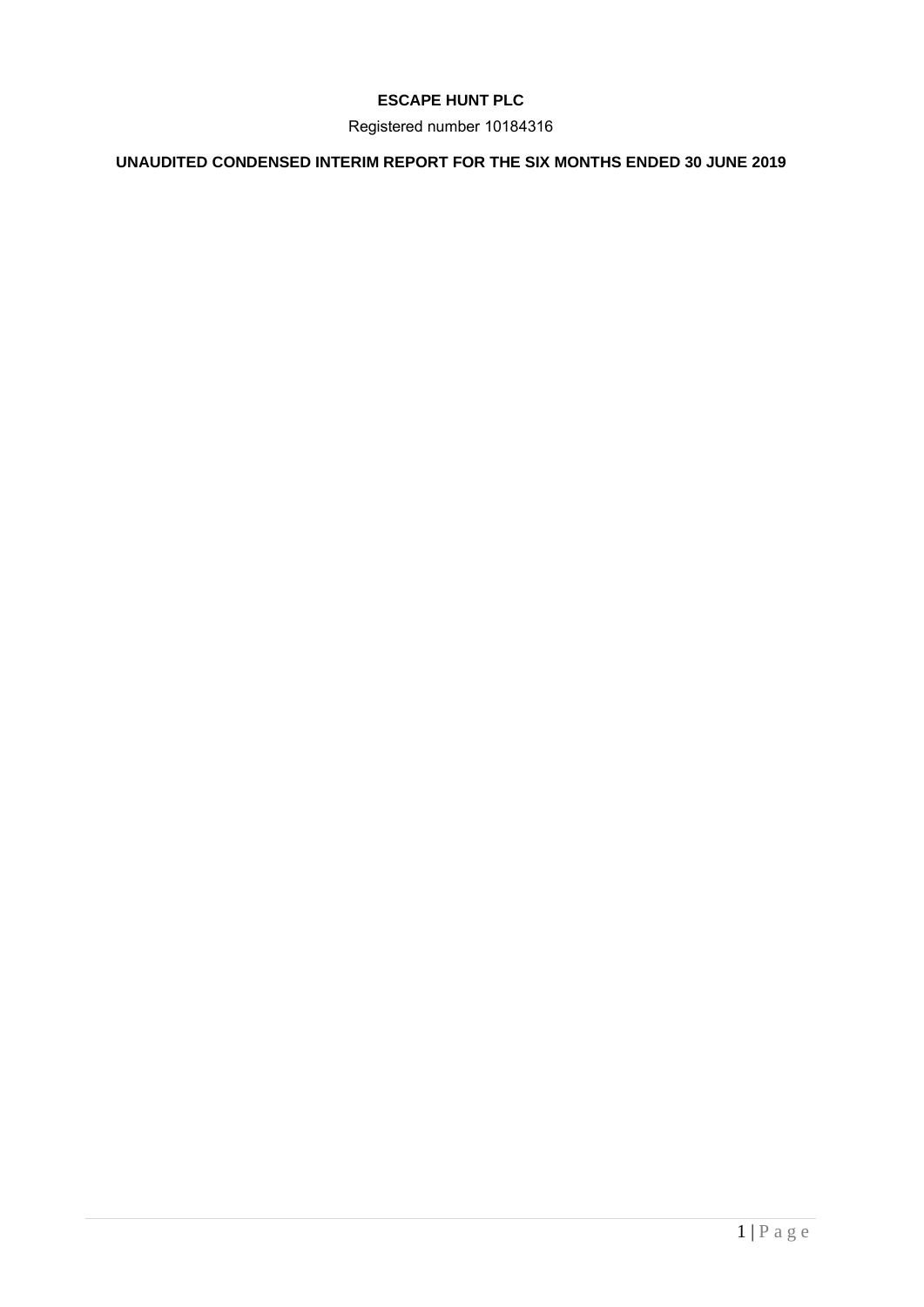# **Contents Page Number**

| <b>Financial and Operational Highlights</b>                                                                  | 3               |
|--------------------------------------------------------------------------------------------------------------|-----------------|
| <b>Chief Executive's Report</b>                                                                              | 4-6             |
| Statement of Directors' Responsibilities in respect of the Interim Report and<br><b>Financial Statements</b> | $\overline{7}$  |
| Condensed Consolidated Statement of Comprehensive Income                                                     | 8               |
| Condensed Consolidated Statement of Financial Position                                                       | $9 - 10$        |
| Condensed Consolidated Statement of Changes in Equity                                                        | 11              |
| <b>Condensed Consolidated Statement of Cash Flows</b>                                                        | 12 <sup>2</sup> |
| Notes to the Condensed Consolidated Financial Statements                                                     | $13 - 22$       |
| Company Information                                                                                          | 23              |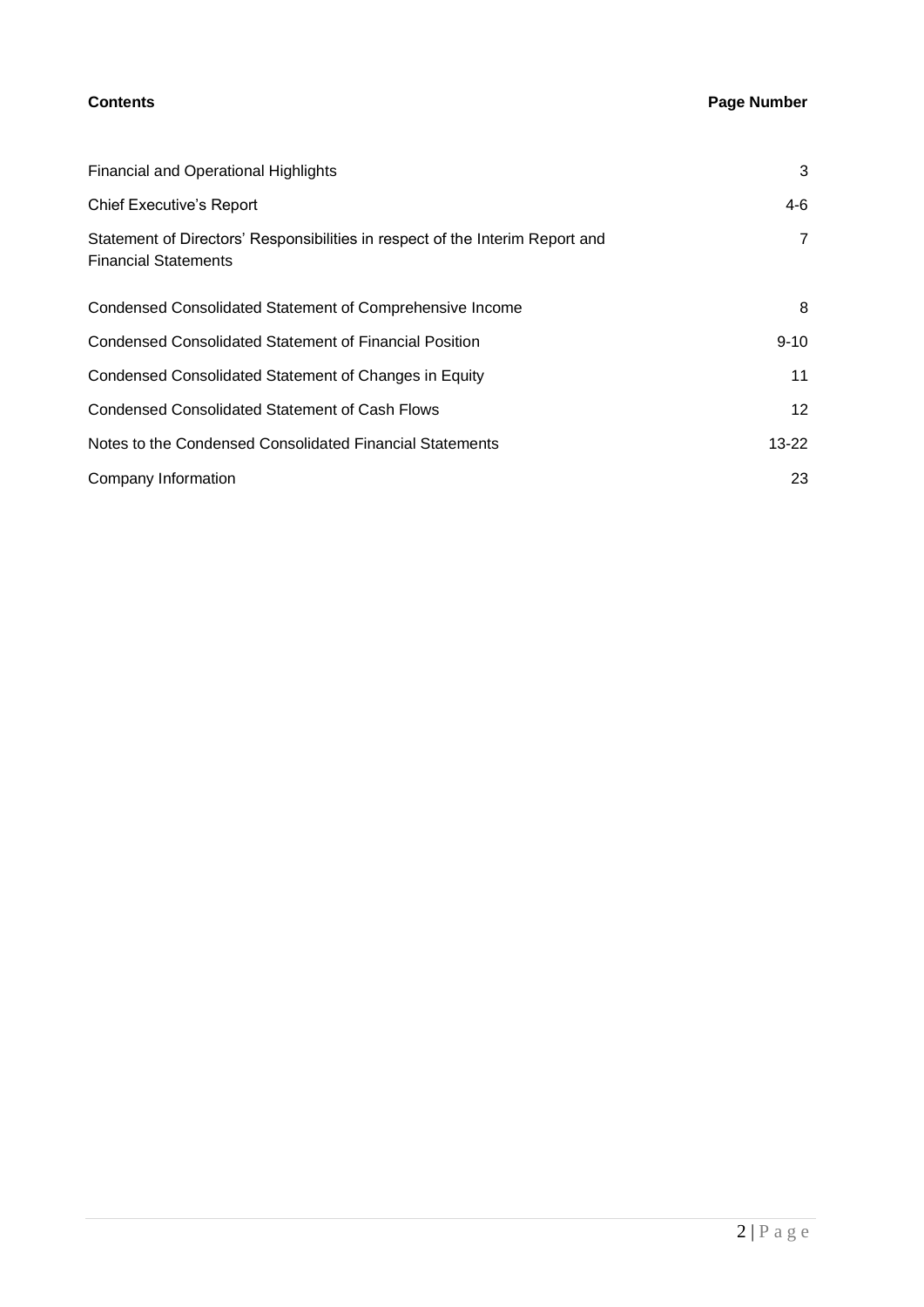### **Escape Hunt plc ("Escape Hunt", the "Company" or the "Group") Unaudited Half Yearly Results for the Six Months ended 30 June 2019**

Escape Hunt plc (AIM: ESC), a global leader in the high growth escape rooms sector, is pleased to announce its interim results for the half year ending 30 June 2019.

|                                     | Half year ended 30<br>June 2019 (£'000) | Half year ended 30<br>June 2018 (£'000) |
|-------------------------------------|-----------------------------------------|-----------------------------------------|
| Revenue                             | 2.208                                   | 800                                     |
| Gross Profit                        | 614                                     | 60                                      |
| <b>Adjusted EBITDA, pre-IFRS 16</b> | (1, 182)                                | (1, 375)                                |
| Loss per share                      | (14.57p)                                | (18.57p)                                |

#### **H1 2019 FINANCIAL AND OPERATIONAL HIGHLIGHTS**

- Good growth in UK owner operated revenue, growing to £1,675k (1H 2018: £259k)
- Strong TripAdvisor scores maintained across the sites
- Placing of 6.7m new ordinary shares completed in June 2019 to raise £3.7m (net of expenses)
- Adjusted EBITDA (pre-IFRS 16) loss of £1.18m (1H 2018: £1.38m)
- Net cash position of £3.9m at 30 June 2019 (31 December 2018: £2.7m)
- Basic loss per share ('EPS') of 14.57p (1H 2018 loss per share: 18.57p)

### **POST PERIOD-END HIGHLIGHTS**

- New outdoor games rolled out in July
- UK owner operated revenue reaching record sales in August
- Significant US and Canada franchise agreement signed with PCH in September

#### **Enquiries**

| <b>Escape Hunt plc</b><br>Richard Harpham (Chief Executive Officer)                                                | +44 (0) 7584 173958  |
|--------------------------------------------------------------------------------------------------------------------|----------------------|
| <b>Shore Capital - Nominated Advisor and Joint Broker</b><br>Daniel Harris, David Coaten, Fiona Conroy             | +44 (0) 20 7601 6128 |
| Peel Hunt LLP - Joint Broker<br>George Sellar, Guy Pengelley                                                       | +44 (0) 20 7418 8900 |
| <b>Yellow Jersey PR Ltd.- Financial Public Relations</b><br>Harriet Jackson<br>Dominic Barretto<br>Henry Wilkinson | +44 (0) 20 3004 9512 |

#### **About Escape Hunt plc**

The Escape Hunt Group is a global leader in providing live escape-the-room experiences with a network of owner-operated sites in the UK and a global network of franchised outlets in six continents. The Company was re-admitted to AIM in May 2017 and has a strategy of creating high quality premium games and experiences, which incorporates branded IP content.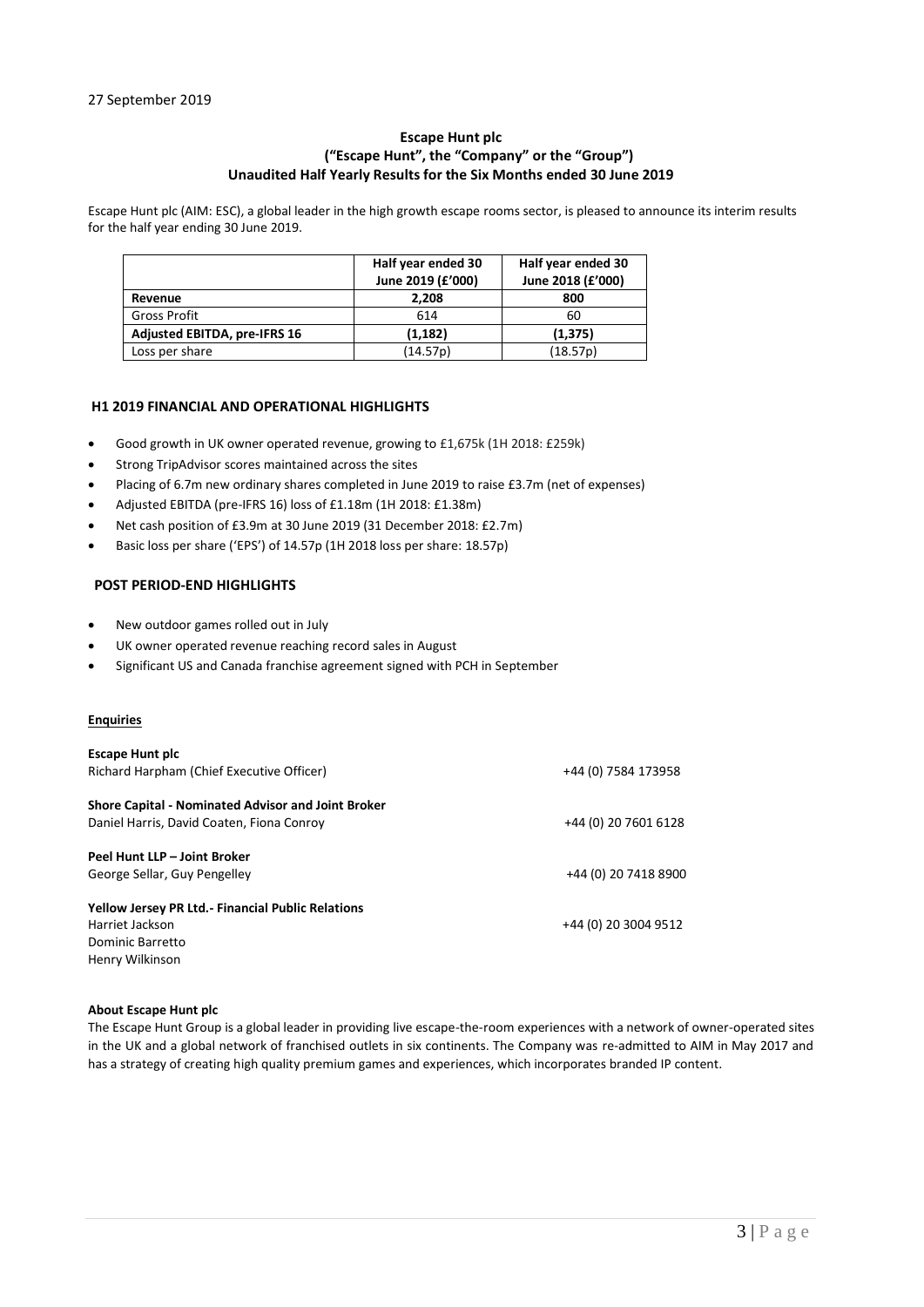#### **CHIEF EXECUTIVE'S REPORT**

#### **OPERATING REVIEW**

Our focus during 2019 has been to grow the revenues in the existing owner operated UK sites, to develop a pipeline of four additional sites and to sign a significant franchise deal in the US, following the signing of the Heads of Terms with Proprietors Capital Holdings ("PCH") in April of this year.

I am delighted to say that we have made strong progress on all three objectives:

- Revenue year on year for the first half has grown 276%
- Negotiations and planning are well advanced on the four new UK sites
- The PCH franchise deal has now been signed and announced on 23 September

#### **Revenue growth**

The 276% increase in revenue year on year reflects the opening of the UK sites during 2018 and additional rooms in 2019. Our focus until the summer has been on driving bookings in the rooms available with friends and family groups.

In July 2019 a specialist commercial sales company was contracted to drive the corporate marketing across all sites and their sales team has made rapid progress already in achieving a pipeline of corporate business. While still early days, if the agency performs in line with their expectations, we expect strong growth from this channel.

#### **New UK sites**

Heads of terms have been agreed on two new owner-operated sites in the UK, with two others in legal negotiations. Ahead of opening these sites, new games have also been commissioned and are being built, offsite, to a new modular specification which has been designed in-house. As well as significantly reducing the cost to build, this has the added benefit of incurring less time in the site build-out phase as games can be installed and removed quickly. In addition, the games can also be moved from one site to another in due course which will enable games to be refreshed at different sites more frequently and at a lower cost. The Company also continues to develop its pipeline for 2020 and beyond with discussions with landlords for new sites throughout the UK ongoing.

#### **PCH US franchise deal**

During the time between the Heads of Terms and deal completion, we have worked closely with PCH to launch the roll out programme smoothly. PCH has already recruited the CEO for the experiential arm of their business in the US, established an operations team and has already identified a potential first location for an Escape Hunt franchise site.

#### **Additional progress**

As of today, a total of seven games are in play across the eight Escape Hunt branded UK sites, with another two in production for the next phase of sites and more in design. Additionally, we have created a total of 18 new games which were delivered to our franchisees in the period, all from the new UK game design studio.

Discussions have also continued with a small number of potential partners in Europe to roll out franchise operations. While these discussions are at a much earlier stage, there is now more clarity on how these can be brought to fruition.

Considerable progress has been made in developing the Group's VR capability and an agreement has been entered into with a leading VR content owner to license its games and trial its use in the escape room sites. The mixture of both traditional and VR escape rooms is a new development both for the Group and for the industry and, once launched, should assist in cross-marketing and additional revenue generation. With an increasing array of highquality VR content now available on the market, Escape Hunt can offer customers a wider range of games without any additional cost in switching instantaneously from one game to another.

In June, our first outdoor game was launched, and this was rolled out to all the sites in the UK the following month, with a second game rolled out in early August. Initial sales have been encouraging, and, if sustained, should help to support site EBITDA.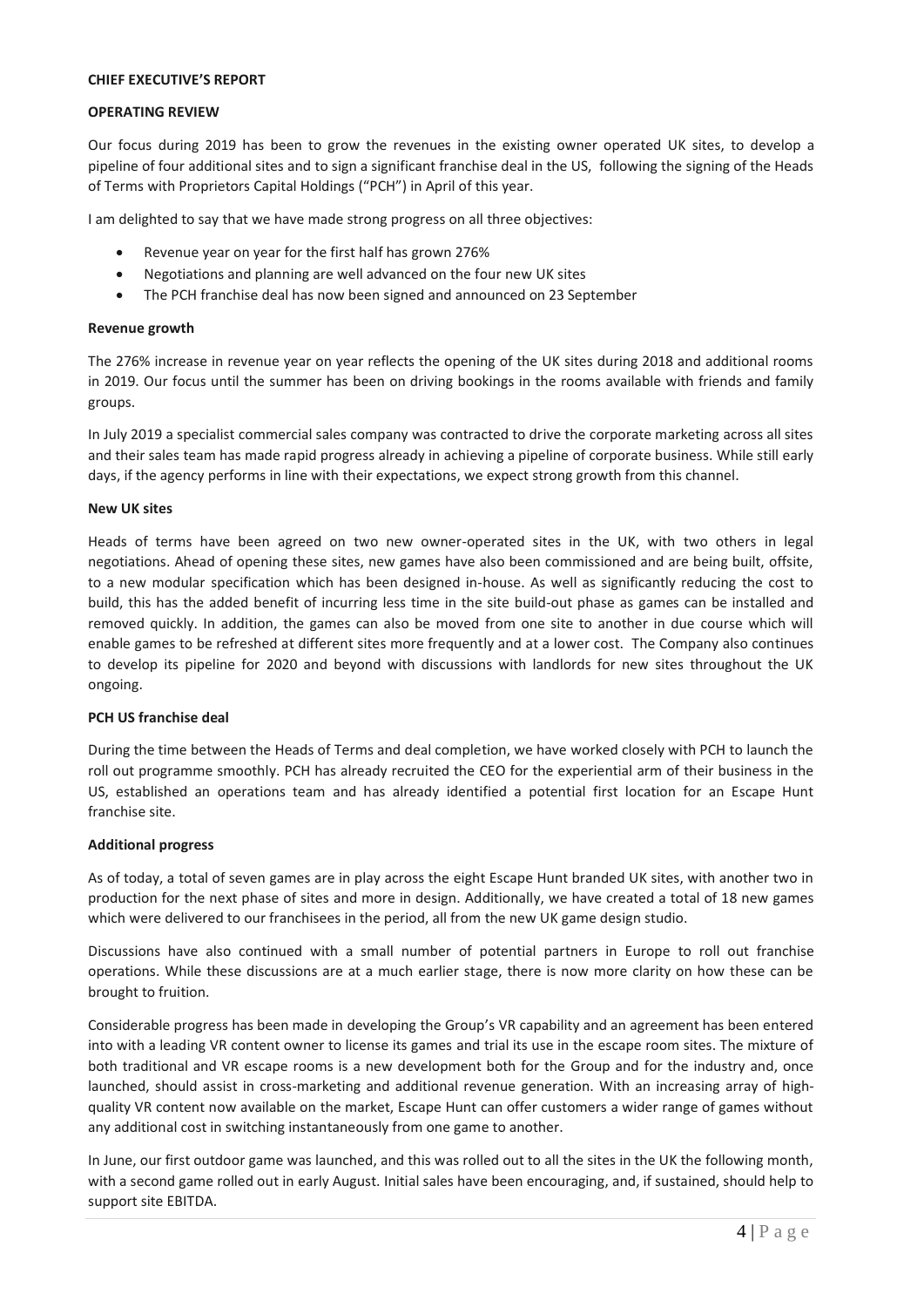#### **FINANCIAL REVIEW**

Group revenue was £2,208k (1H 2018; £800k) and Group EBITDA loss on an IFRS 16 basis was £1,059k (1H 2018: loss of £1,375k which has not been adjusted for IFRS 16).

In June, the Company completed a fundraise by way of a placing of 6.67m new shares at a price of 60p to raise £4.0m before expenses. The placing was to enable the Company to continue to roll out additional owner operated sites across the UK.

The EBITDA loss, as adjusted below to a pre-IFRS 16 basis and excluding the losses incurred by Boundless Workshop Ltd which was sold earlier this month, was £1,182k, as follows:

|                                                 | 1H      |
|-------------------------------------------------|---------|
|                                                 | 2019    |
|                                                 | £'000s  |
| <b>IFRS 16 EBITDA</b>                           | (1,059) |
| less: loss in Boundless Workshop Ltd            | 103     |
| IFRS 16 EBITDA adjusted for continuing business | (956)   |
| add: rent charged in 1H 2019                    | (226)   |
| Pre-IFRS 16 EBITDA of continuing business       | (1,182) |

The Group adopted IFRS 16 with effect from 1 January 2019 which affects the method of accounting for the Group's property leases. The Group has 10 long term property leases, including its head office lease and the impact of IFRS 16 is to add back to the Group EBITDA the total rent for the 6 months to 30 June 2019. The total rent in the period was £226k. The pre-tax loss is then increased as a result of increases in both the depreciation charge and the finance lease charge of £174k and £87k respectively.

The results for 1H 2018 have not been retrospectively adjusted for IFRS 16.

#### **UK Owner Operated business**

First half revenue in the UK owner operated sites was £1,675k (1H 2018: £259k) and the Board has been pleased with the sales and EBITDA growth over the period as our young sites continue to mature.

Since March, the overall EBITDA across the UK sites has been positive and continues to grow. Work continues to improve the EBITDA across the sites with a particular focus on both corporate marketing as mentioned above but also on driving further efficiencies within our teams. The latter will be achieved by developing and unifying the games software which will reduce both the training time per game and per site, but more importantly will significantly reduce the staff time required to administer the game play.

The segmental analysis in Note 5 to the results for the six months to 30 June 2019 shows a gross profit of £128k and after deducting administrative expenses of £456k, an EBITDA loss of £328k (1H 2018: loss £525k, which has not been adjusted for IFRS 16). The 2019 loss is on an IFRS 16 basis; adjusting to a non-IFRS 16 basis as demonstrated in the table below gives a loss of £374k.

|                                                       | 1H       |
|-------------------------------------------------------|----------|
|                                                       | 2019     |
|                                                       | f'000s   |
| Revenue                                               | 1,675    |
| Cost of sales, IFRS 16 basis                          | (1, 547) |
| Gross profit, IFRS 16 basis                           | 128      |
| add back: IFRS 16 depreciation on right-of-use assets | 139      |
| less: rent on 9 operating property leases             | (185)    |
| Adjusted gross profit, non-IFRS 16 basis              | 82       |
| Administrative expenses                               | (456)    |
| Adjusted, non-IFRS 16 EBITDA                          | 374      |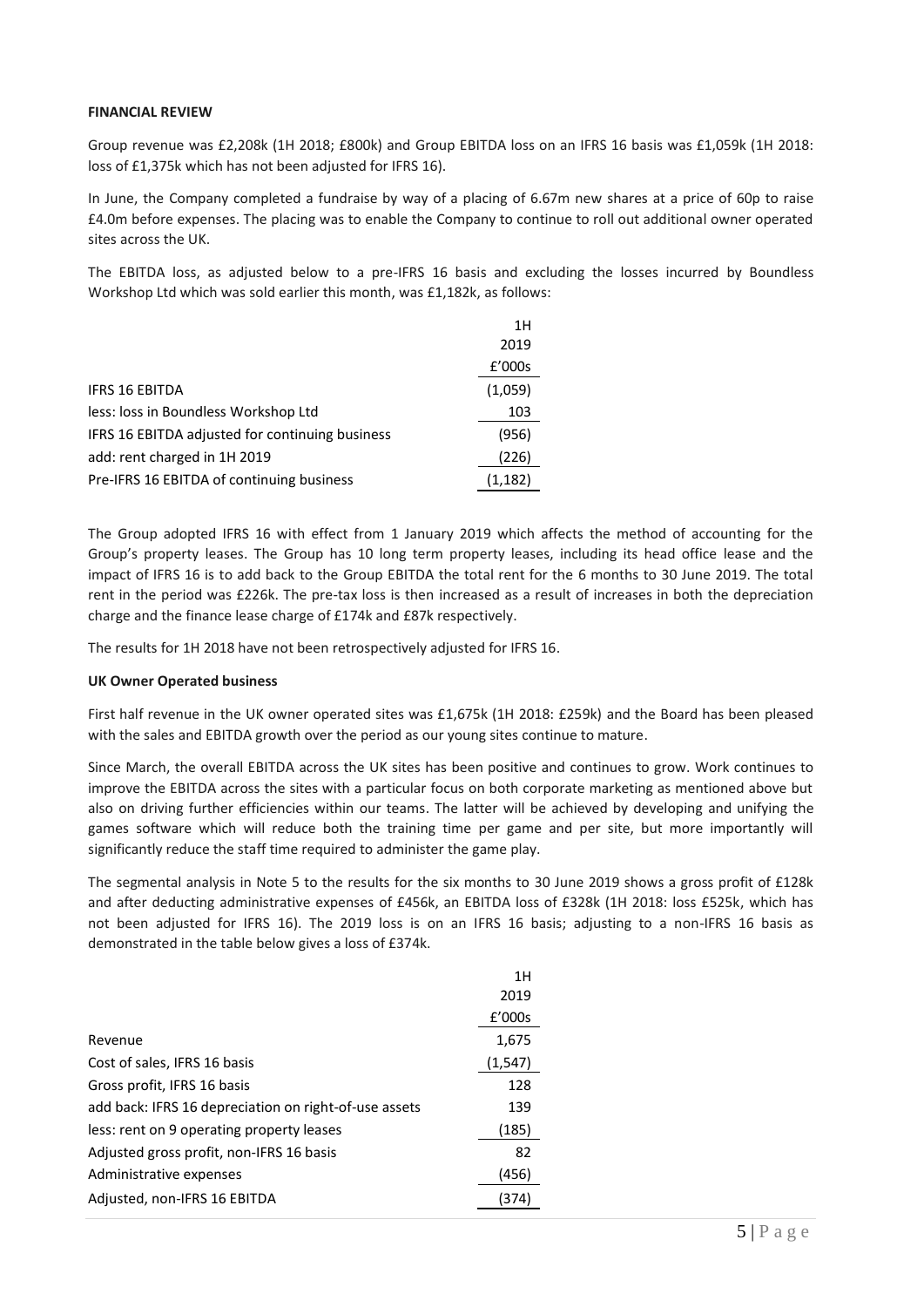The cost of sales in the owner-operated business includes all site property occupation costs, depreciation of escape rooms sites, site staff costs and site marketing expenses. The administrative expenses include management staff, website development costs and central marketing and branding costs.

#### **Franchisee business**

Revenue from our existing franchisees was £533k (1H 2018: £541k) and the EBITDA was £156k (1H 2018: £60k). The EBITDA for the franchisee business has improved in 2019 as the business no longer bears the cost of the Bangkok office and staff as that office was closed at the end of July 2018. The site rebranding work for the franchisees began in 2018 and is nearing completion. Some £40k was incurred in the second half of 2018 and a further £60k in the first half of 2019. This represents the contribution Escape Hunt is making to the franchisees to defray some of their own rebranding costs. This cost is not expected to recur in the second half of the year. Adjusting for this non-recurring cost gives an EBITDA for the first half of £216k (1H 2018: profit £60k). In addition, certain external agency costs which had been incurred in the first half of 2019 have been replaced with internal staff costs which provide better value to the franchisee business.

#### **Change of auditor**

Since the half year, we have appointed Crowe U.K. LLP as the auditor for the group. The Board would like to place on record its appreciation for the work undertaken by KPMG, both as reporting accountants on the Company's readmission to AIM in 2017 and as auditor for 2017 and 2018.

#### **Outlook**

The second half of the year has started well, with revenue in July growing on both May and June and revenue in August establishing a new record. Even more encouragingly, the revenue in August was before seeing any benefit from the corporate marketing referred to above which commenced only in late July.

While the business was both transitioning from Bangkok and in start-up mode, a number of staff were needed in 2018 and the first half of 2019 to assist in this process. Now that the business is more established, it has been possible to reduce some costs across the business and the benefit of these reductions will be seen in the fourth quarter and into 2020. These costs represent an annualized saving of circa £450k.

Given the early stage nature of the business and number of initiatives being pursued, both in the UK and abroad, it is difficult to predict the exact timing when things come to fruition, but overall we are confident that during the remainder of the year, we will see continued progress in line with expectations.

**Richard Harpham** 

**Chief Executive Officer**

27 September 2019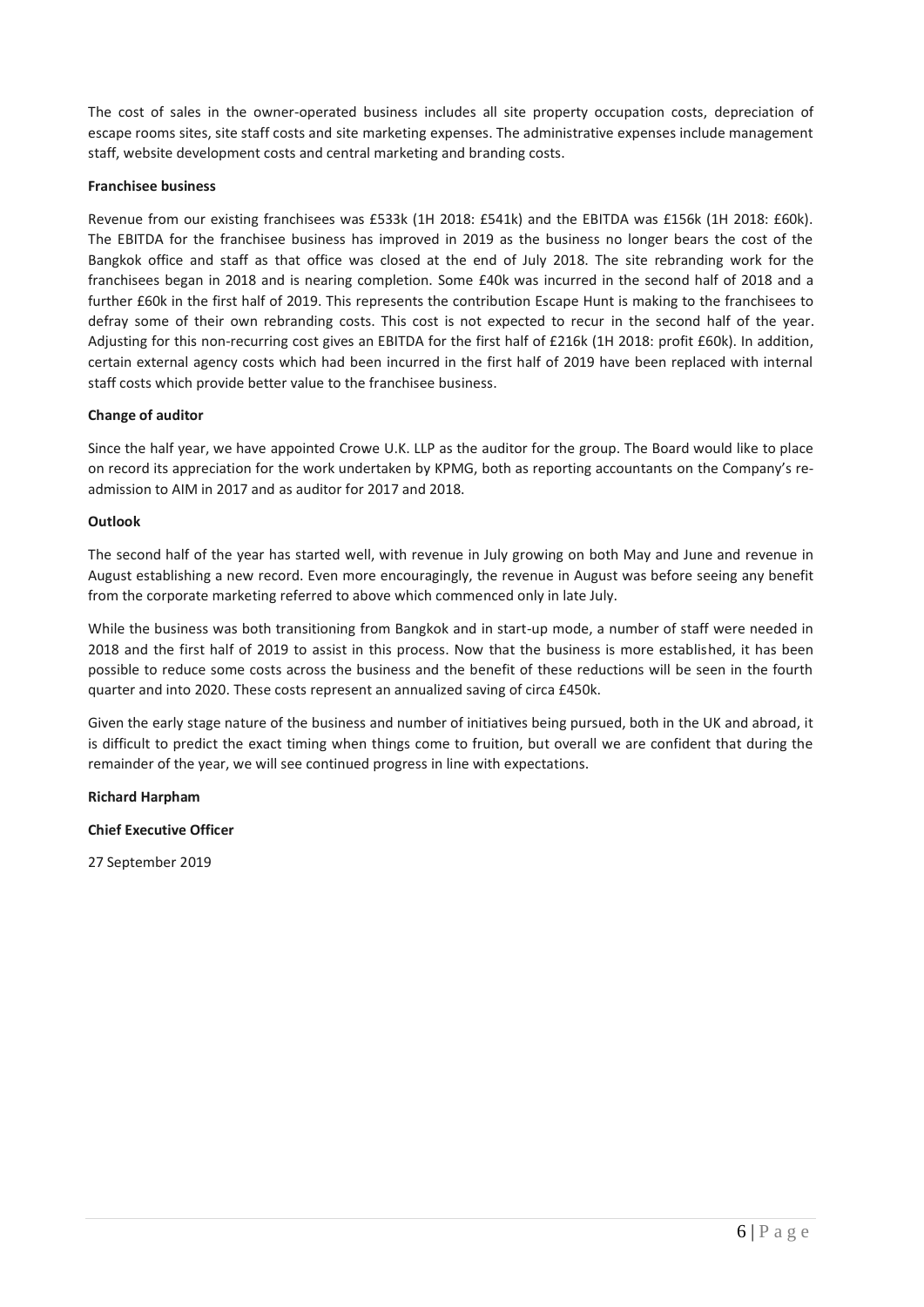## **STATEMENT OF DIRECTORS' RESPONSIBILITIES IN RESPECT OF THE CONDENSED INTERIM REPORT AND CONDENSED FINANCIAL STATEMENTS**

The directors confirm that the condensed consolidated interim financial information has been prepared in accordance with International Accounting Standard 34, 'Interim Financial Reporting', as adopted by the European Union and that the Interim Report includes a fair review of the information required by DTR 4.2.7R and DTR 4.2.8R, namely:

- an indication of important events that have occurred during the first six months and their impact on the condensed consolidated interim financial information, and a description of the principal risks and uncertainties for the remaining six months of the financial year; and
- material related-party transactions in the first six months and any material changes in the related-party transactions described in the last Annual Report.

The directors of Escape Hunt plc are listed on page 23 of this report. A list of current directors is maintained on the Company's web site: <http://investors.escapehunt.com/>

By order of the Board

**Richard Rose Non-Executive Chairman**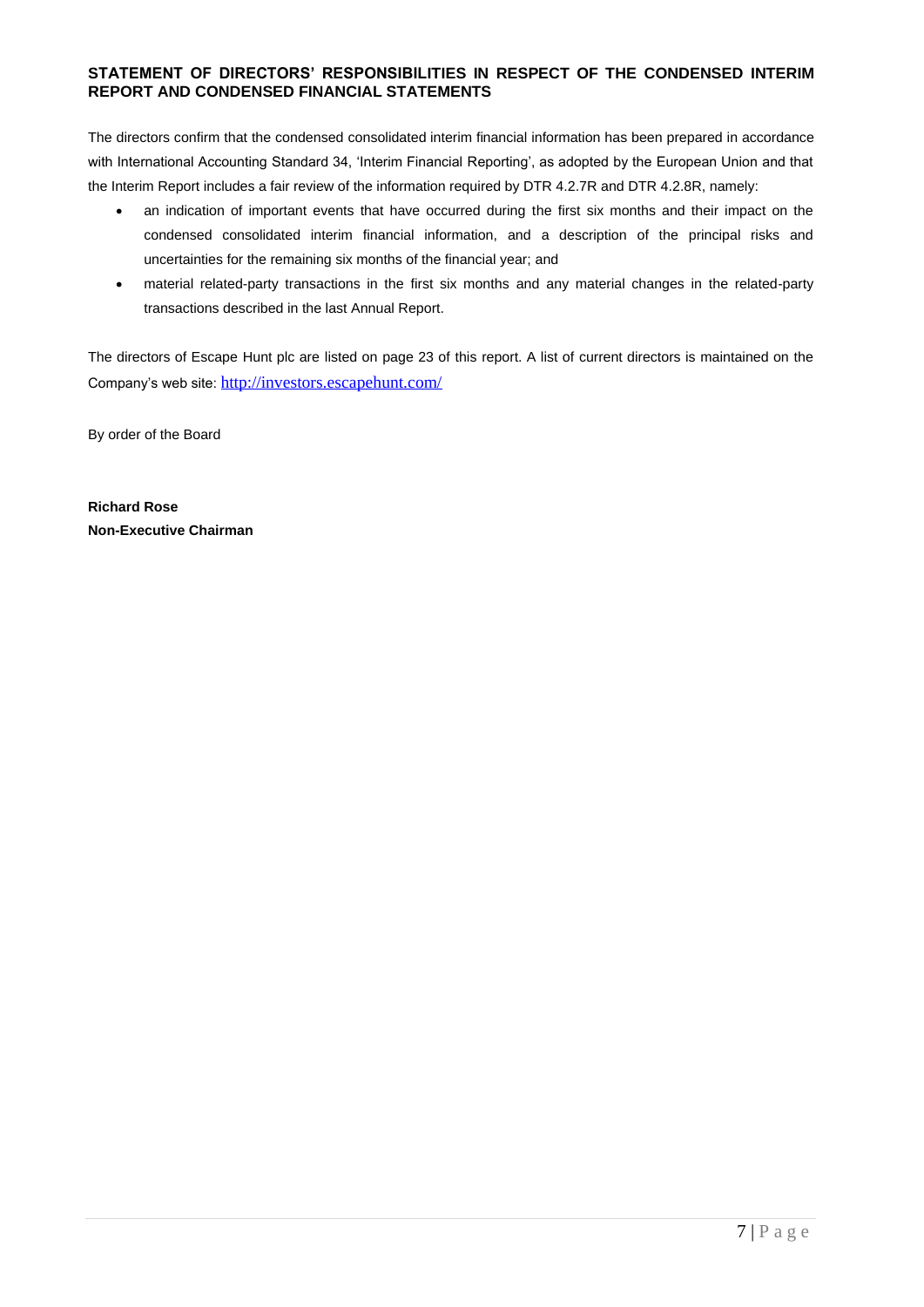# **CONDENSED CONSOLIDATED STATEMENT OF COMPREHENSIVE INCOME FOR THE SIX MONTHS ENDED 30 JUNE 2019**

|                                                                 |                | <b>Six</b><br>months<br>ended<br>30 June<br>2019 | <b>Six</b><br>months<br>ended<br>30 June<br>2018 |
|-----------------------------------------------------------------|----------------|--------------------------------------------------|--------------------------------------------------|
|                                                                 | <b>Note</b>    | <b>Unaudited</b><br>£'000                        | <b>Unaudited</b><br>£'000                        |
| Continuing operations                                           |                |                                                  |                                                  |
| <b>Revenue</b>                                                  | 5              | 2,208                                            | 800                                              |
| Cost of sales                                                   |                | (1, 594)                                         | (740)                                            |
| Gross profit                                                    |                | 614                                              | 60                                               |
| Administrative expenses                                         |                | (3,723)                                          | (3,844)                                          |
| <b>Operating loss</b>                                           |                | (3, 109)                                         | (3,784)                                          |
| <b>Adjusted EBITDA</b>                                          |                | (1,059)                                          | (1, 375)                                         |
| Amortisation of intangibles                                     |                | (1,055)                                          | (1,823)                                          |
| Depreciation                                                    |                | (995)                                            | (143)                                            |
| Write-off of assets                                             |                |                                                  | (45)                                             |
| Branch closure costs                                            |                |                                                  | (246)                                            |
| Site pre-opening costs                                          |                |                                                  | (144)                                            |
| Share-based payment expense                                     |                |                                                  | (8)                                              |
| <b>Operating loss</b>                                           |                | (3, 109)                                         | (3,784)                                          |
| Fair value gain on disposal of subsidiary                       | $\overline{7}$ | 10                                               |                                                  |
| Interest received                                               |                | 18                                               | 23                                               |
| Lease finance charges                                           | 4              | (87)                                             |                                                  |
| Loss before taxation                                            |                | (3, 168)                                         | (3,761)                                          |
| Taxation                                                        | 8              | (2)                                              | (1)                                              |
| Loss after taxation                                             |                | (3, 170)                                         | (3,762)                                          |
| Other comprehensive income:                                     |                |                                                  |                                                  |
| Items that may or will be reclassified to profit or loss:       |                |                                                  |                                                  |
| Exchange differences on translation of foreign operations       |                | (30)                                             | 23                                               |
| <b>Total comprehensive loss</b>                                 |                | (3,200)                                          | (3,739)                                          |
| Loss attributable to:                                           |                |                                                  |                                                  |
| Equity holders of Escape Hunt plc                               |                | (3, 119)                                         | (3,762)                                          |
| Non-controlling interests                                       |                | (51)                                             |                                                  |
|                                                                 |                | (3, 170)                                         | (3,762)                                          |
| Total comprehensive loss attributable to:                       |                |                                                  |                                                  |
|                                                                 |                |                                                  |                                                  |
| Equity holders of Escape Hunt plc<br>Non-controlling interests  |                | (3, 149)<br>(51)                                 | (3,739)                                          |
|                                                                 |                | (3,200)                                          | (3,739)                                          |
|                                                                 |                |                                                  |                                                  |
| Loss per share attributable to equity holders:<br>Basic (Pence) | 6              | (14.57)                                          | (18.57)                                          |
|                                                                 |                |                                                  |                                                  |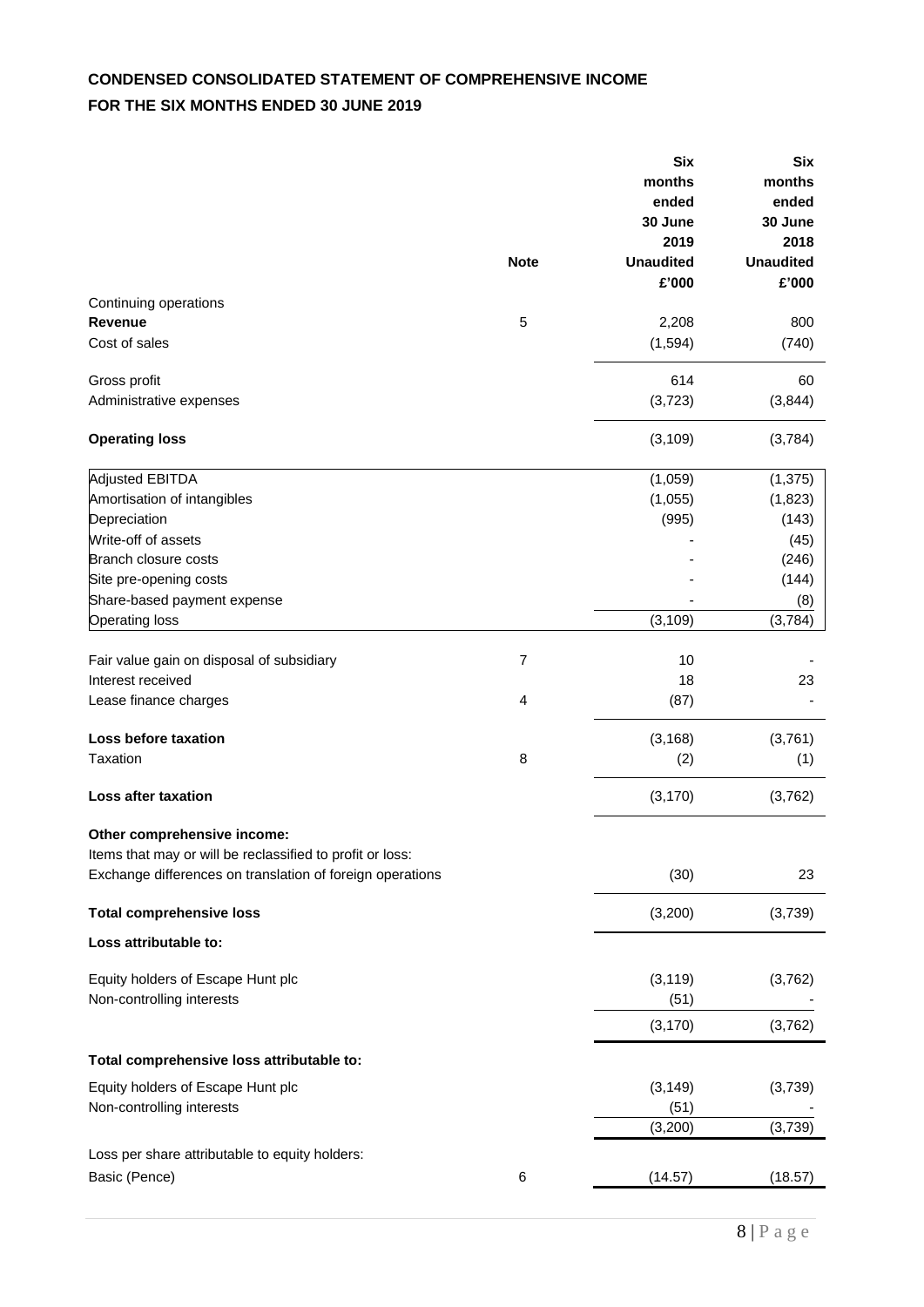# **CONDENSED CONSOLIDATED STATEMENT OF FINANCIAL POSITION AS AT 30 JUNE 2019**

|                                   |             | As at            | As at               |
|-----------------------------------|-------------|------------------|---------------------|
|                                   |             | 30 June<br>2019  | 31 December<br>2018 |
|                                   | <b>Note</b> | <b>Unaudited</b> | <b>Audited</b>      |
|                                   |             | £'000            | £'000               |
| <b>ASSETS</b>                     |             |                  |                     |
| <b>Non-current assets</b>         |             |                  |                     |
| Property, plant and equipment     | 9           | 4,252            | 4,366               |
| Right-of-use assets               | 10          | 2,635            |                     |
| Intangible assets                 | 11          | 3,800            | 4,792               |
| Rental deposits                   |             | 26               | 36                  |
| Loan to franchisee                |             | 311              | 300                 |
|                                   |             | 11,024           | 9,494               |
| <b>Current assets</b>             |             |                  |                     |
| Inventories                       |             | 10               | 15                  |
| Trade receivables                 |             | 47               | 121                 |
| Other receivables and prepayments |             | 489              | 501                 |
| Cash and bank balances            |             | 3,922            | 2,657               |
|                                   |             | 4,468            | 3,294               |
| <b>TOTAL ASSETS</b>               |             | 15,492           | 12,788              |
| <b>LIABILITIES</b>                |             |                  |                     |
| <b>Current liabilities</b>        |             |                  |                     |
| Trade payables                    |             | 467              | 670                 |
| Deferred income                   |             | 156              | 244                 |
| Other payables and accruals       |             | 767              | 967                 |
| Lease liabilities                 | 12          | 293              |                     |
|                                   |             | 1,683            | 1,881               |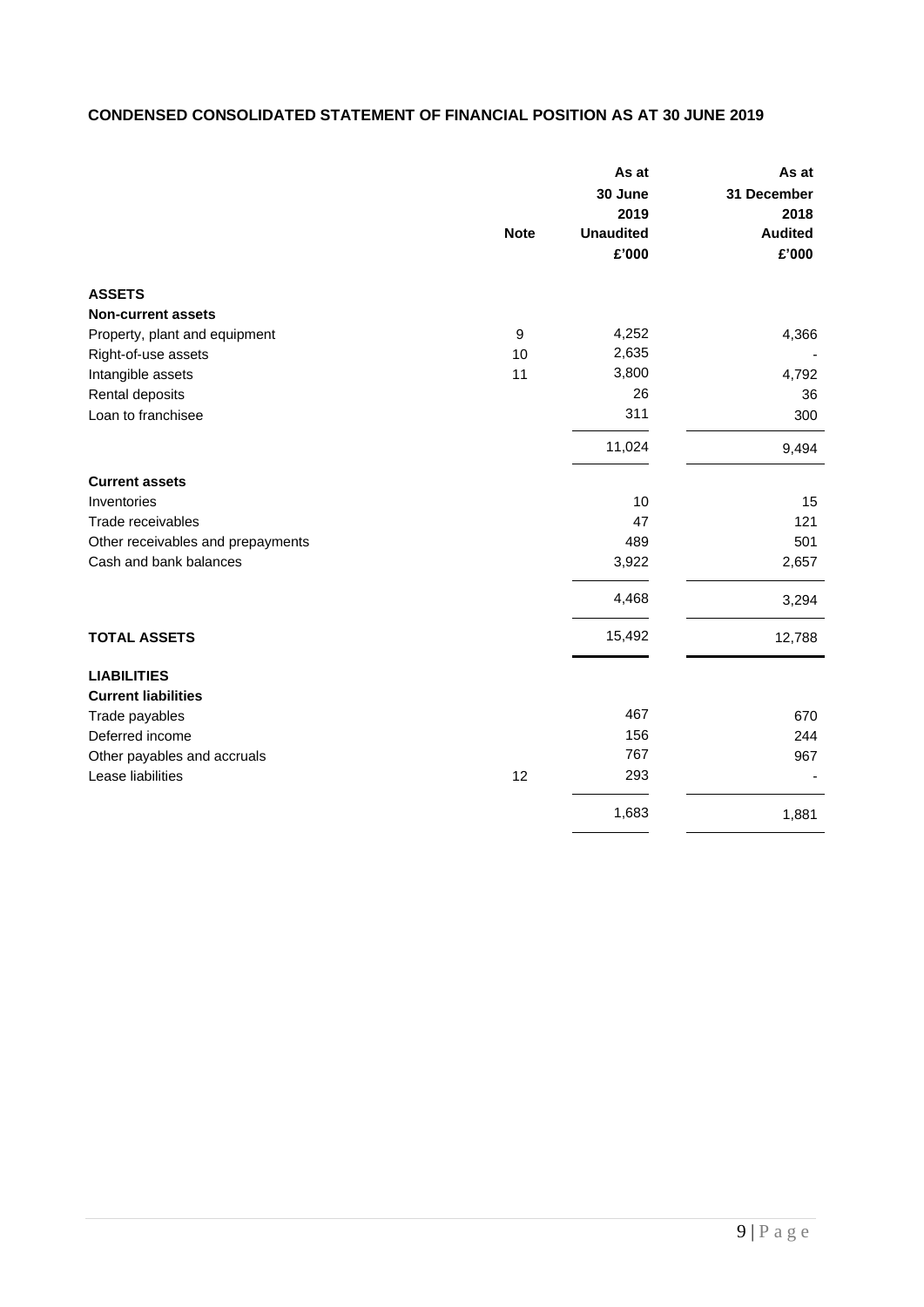# **CONDENSED CONSOLIDATED STATEMENT OF FINANCIAL POSITION AS AT 30 JUNE 2019 (continued)**

|                                                                                  |                | As at<br>30 June | As at<br>31 December |
|----------------------------------------------------------------------------------|----------------|------------------|----------------------|
|                                                                                  |                | 2019             | 2018                 |
|                                                                                  | <b>Note</b>    | <b>Unaudited</b> | <b>Audited</b>       |
|                                                                                  |                | £'000            | £'000                |
| <b>Non-current liabilities</b>                                                   |                |                  |                      |
| Deferred income                                                                  |                | 336              | 419                  |
| Provisions                                                                       |                | 66               | 40                   |
| Lease liabilities                                                                | 12             | 2,445            |                      |
|                                                                                  |                | 2,847            | 459                  |
|                                                                                  |                |                  |                      |
| <b>TOTAL LIABILITIES</b>                                                         |                | 4,530            | 2,340                |
| <b>NET ASSETS</b>                                                                |                | 10,962           | 10,448               |
| <b>EQUITY</b>                                                                    |                |                  |                      |
| Capital and reserves attributable to equity holders of Escape<br><b>Hunt Plc</b> |                |                  |                      |
| Share capital                                                                    | 13             | 336              | 253                  |
| Share premium account                                                            |                | 24,717           | 21,076               |
| Merger relief reserve                                                            |                | 4,756            | 4,756                |
| <b>Accumulated losses</b>                                                        |                | (18, 929)        | (15, 741)            |
| Currency translation reserve                                                     |                | (19)             | 11                   |
| Capital redemption reserve                                                       |                | 46               | 46                   |
| Share-based payment reserve                                                      |                | 55               | 55                   |
|                                                                                  |                | 10,962           | 10,456               |
| Non-controlling interests                                                        | $\overline{7}$ |                  | (8)                  |
| <b>TOTAL EQUITY</b>                                                              |                | 10,962           | 10,448               |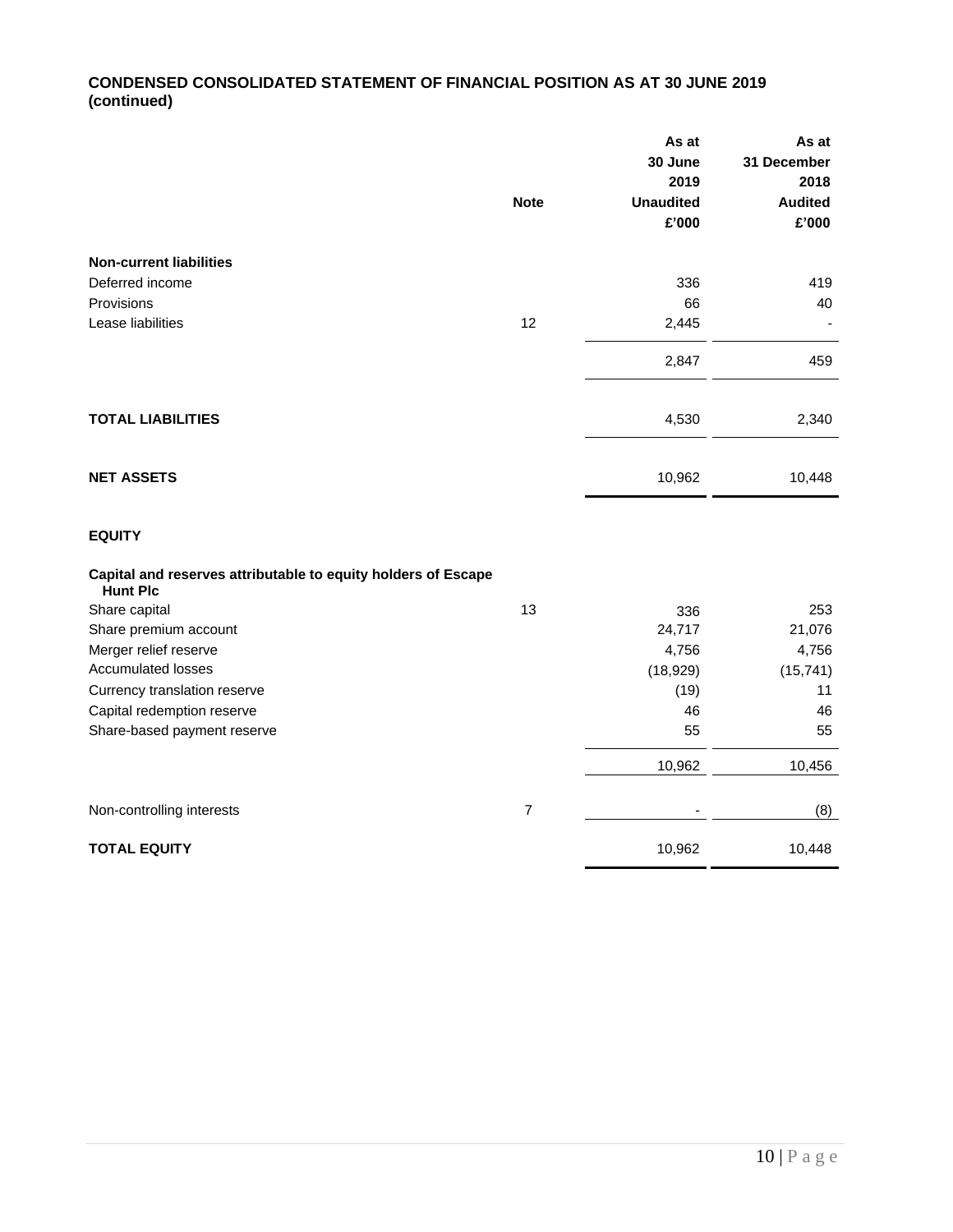## **CONDENSED CONSOLIDATED STATEMENT OF CHANGES IN EQUITY**

| <b>Six</b><br>months<br>ended                                                                  | <b>Share</b><br>capital    | <b>Share</b><br>premium<br>account | Merger<br>relief<br>reserve | <b>Currency</b><br>translation<br>reserve | Capital<br>redemption<br>reserve | Share-<br>based<br>payment<br>reserve | Accumulated<br>losses        | <b>Total</b>               | Non-<br>controlling<br>interest         | <b>Total</b>              |
|------------------------------------------------------------------------------------------------|----------------------------|------------------------------------|-----------------------------|-------------------------------------------|----------------------------------|---------------------------------------|------------------------------|----------------------------|-----------------------------------------|---------------------------|
| 30 June<br>2019                                                                                | $\pmb{\pounds}^{\star}000$ | $\pmb{\pounds}^{\star}000$         | $\pmb{\pounds}^{\star}000$  | $\pmb{\pounds}^{\star}000$                | £'000                            | $\pmb{\pounds}^{\star}000$            | £'000                        | $\pmb{\pounds}^{\star}000$ | $\pmb{\pounds}^{\star}000$              | £'000                     |
| <b>Balance as at</b><br><b>1 January 2019</b><br>Adjustment<br>from adoption                   | 253                        | 21,076                             | 4,756                       | 11                                        | 46                               | 55                                    | (15,741)                     | 10,456                     | (8)                                     | 10,448                    |
| of IFRS 16<br><b>Adjusted</b><br>balance at<br><b>1 January 2019</b><br>Loss for the<br>period | $\overline{a}$<br>253      | 21,076                             | 4,756                       | $\overline{\phantom{a}}$<br>11            | $\overline{\phantom{a}}$<br>46   | $\overline{a}$<br>55                  | (69)<br>(15, 810)<br>(3,119) | (69)<br>10,387<br>(3, 119) | $\overline{\phantom{a}}$<br>(8)<br>(51) | (69)<br>10,379<br>(3,170) |
| Other<br>comprehensive<br>income                                                               |                            |                                    |                             | (30)                                      |                                  |                                       |                              | (30)                       |                                         | (30)                      |
| Total<br>comprehensive<br>loss                                                                 | ÷,                         | $\overline{a}$                     | $\overline{\phantom{a}}$    | (30)                                      |                                  |                                       | (3, 119)                     | (3, 149)                   | (51)                                    | (3,200)                   |
| Issue of shares<br>Share issue<br>costs                                                        | 83                         | 3,917<br>(276)                     |                             | $\overline{a}$                            |                                  |                                       | L,                           | 4,000<br>(276)             | $\overline{a}$                          | 4,000<br>(276)            |
| Disposal of<br>subsidiary                                                                      |                            |                                    |                             |                                           |                                  |                                       |                              |                            | 59                                      | 59                        |
| Share-based<br>payment charge                                                                  |                            |                                    |                             |                                           |                                  |                                       |                              |                            | $\overline{\phantom{a}}$                |                           |
| Transactions<br>with owners                                                                    | 83                         | 3,641                              |                             |                                           | $\overline{a}$                   |                                       |                              | 3,724                      | 59                                      | 3,783                     |
| <b>Balance</b> as at<br>30 June 2019                                                           | 336                        | 24,717                             | 4,756                       | (19)                                      | 46                               | 55                                    | (18,929)                     | 10,962                     | $\blacksquare$                          | 10,962                    |
| Six months<br>ended 30 June<br>2018:                                                           |                            |                                    |                             |                                           |                                  |                                       |                              |                            |                                         |                           |
| <b>Balance as at</b><br><b>1 January 2018</b><br>Loss for the                                  | 253                        | 21,076                             | 4,756                       | (15)                                      | 46                               | 43                                    | (5,737)                      | 20,422                     |                                         | 20,422                    |
| period<br>Other<br>comprehensive                                                               |                            |                                    |                             | L,                                        |                                  |                                       | (3,762)                      | (3,762)                    |                                         | (3,762)                   |
| income<br>Total<br>comprehensive<br>profit / (loss)                                            |                            |                                    |                             | 23<br>23                                  |                                  |                                       | (3,762)                      | 23<br>(3,739)              |                                         | 23<br>(3,739)             |
| Share-based<br>payment<br>charges                                                              |                            |                                    |                             |                                           |                                  | $\,$ 8 $\,$                           |                              | 8                          |                                         | 8                         |
| Transactions<br>with owners                                                                    |                            |                                    |                             |                                           |                                  | 8                                     |                              | 8                          |                                         | $\,8\,$                   |
| Balance as at<br>30 June 2018                                                                  | 253                        | 21,076                             | 4,756                       | 8                                         | 46                               | 51                                    | (9, 499)                     | 16,691                     |                                         | 16,691                    |
|                                                                                                |                            |                                    |                             |                                           |                                  |                                       |                              |                            |                                         |                           |

#### Attributable to owners of the parent

11 | P a g e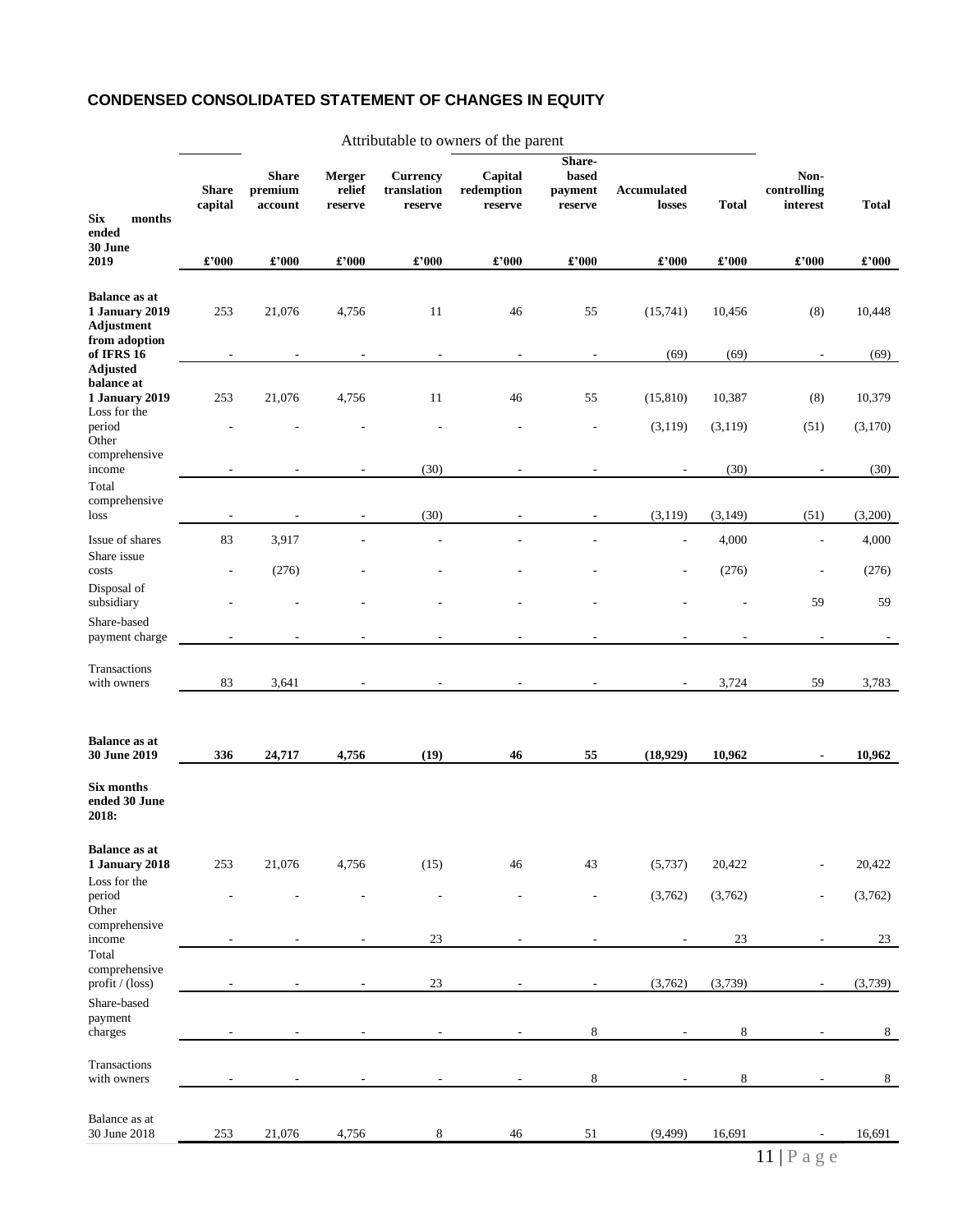## **CONDENSED CONSOLIDATED STATEMENT OF CASH FLOWS FOR THE SIX MONTHS ENDED 30 JUNE 2019**

|                                                                                                              |             | Six              | Six              |
|--------------------------------------------------------------------------------------------------------------|-------------|------------------|------------------|
|                                                                                                              |             | months           | months           |
|                                                                                                              |             | <b>Ended</b>     | ended            |
|                                                                                                              |             | 30 June          | 30 June          |
|                                                                                                              |             | 2019             | 2018             |
|                                                                                                              |             | <b>Unaudited</b> | <b>Unaudited</b> |
|                                                                                                              | <b>Note</b> | £'000            | £'000            |
| Cash flows from operating activities                                                                         |             |                  |                  |
| Loss before income tax                                                                                       |             | (3, 168)         |                  |
|                                                                                                              |             |                  | (3,761)          |
| Adjustments:                                                                                                 |             |                  |                  |
| Depreciation of property, plant and equipment                                                                |             | 821              | 143              |
| Depreciation of right-of-use assets                                                                          |             | 174              |                  |
| Amortisation of intangible assets                                                                            |             | 1,055            | 1,823            |
| Fair value gain on disposal of subsidiary                                                                    |             | (10)             |                  |
| Write-off of property, plant and equipment                                                                   |             |                  | 34               |
| Write-off of goodwill                                                                                        |             |                  | 11               |
| Share-based payment expense                                                                                  |             |                  | 8                |
| Interest income                                                                                              |             | (18)             | (23)             |
| Operating cash flow before working capital changes                                                           |             | (1, 146)         | (1,765)          |
| Decrease / (increase) in trade and other receivables                                                         |             | 109              | (141)            |
| Increase in inventories                                                                                      |             | (16)             |                  |
| Foreign currency translation differences                                                                     |             | (39)             | 23               |
| (Decrease) / increase in trade and other payables                                                            |             | (315)            | 124              |
| Increase in provisions                                                                                       |             | 26               |                  |
| Decrease in deferred income                                                                                  |             | (170)            |                  |
|                                                                                                              |             |                  | (37)             |
| Cash used in operations                                                                                      |             | (1, 551)         | (1,796)          |
| Income taxes paid                                                                                            |             | (18)             | (3)              |
| Net cash generated used in operating activities                                                              |             | (1,569)          | (1,799)          |
|                                                                                                              |             |                  |                  |
| Cash flows from investing activities                                                                         |             |                  |                  |
| Purchase of property, plant and equipment                                                                    |             | (734)            | (2, 189)         |
| Disposal of property, plant and equipment                                                                    |             | 20               |                  |
| Purchase of intangibles                                                                                      |             | (92)             | (165)            |
| Payment of deposits                                                                                          |             | (1)              | (26)             |
| Loans advanced to franchisees                                                                                |             |                  | (107)            |
| Cash less overdrafts on derecognition of subsidiary                                                          | 7           | 29               |                  |
| Interest received                                                                                            |             | 18               | 23               |
|                                                                                                              |             |                  |                  |
| Net cash used in investing activities                                                                        |             | (760)            | (2, 464)         |
| Cash flows from financing activities                                                                         |             |                  |                  |
| Proceeds from issue of ordinary shares                                                                       |             | 4,000            |                  |
| Share issue costs                                                                                            |             | (276)            |                  |
| Repayment of finance leases                                                                                  |             | (140)            |                  |
| Net cash from financing activities                                                                           |             | 3,584            |                  |
| Net increase / (decrease) in cash and bank balances                                                          |             | 1,255            |                  |
|                                                                                                              |             |                  | (4,263)          |
| Cash and cash equivalents at beginning of period<br>Exchange rate changes on cash held in foreign currencies |             | 2,657<br>10      | 10,645<br>3      |
|                                                                                                              |             |                  |                  |
| Cash and cash equivalents at end of period                                                                   |             | 3,922            | 6,385            |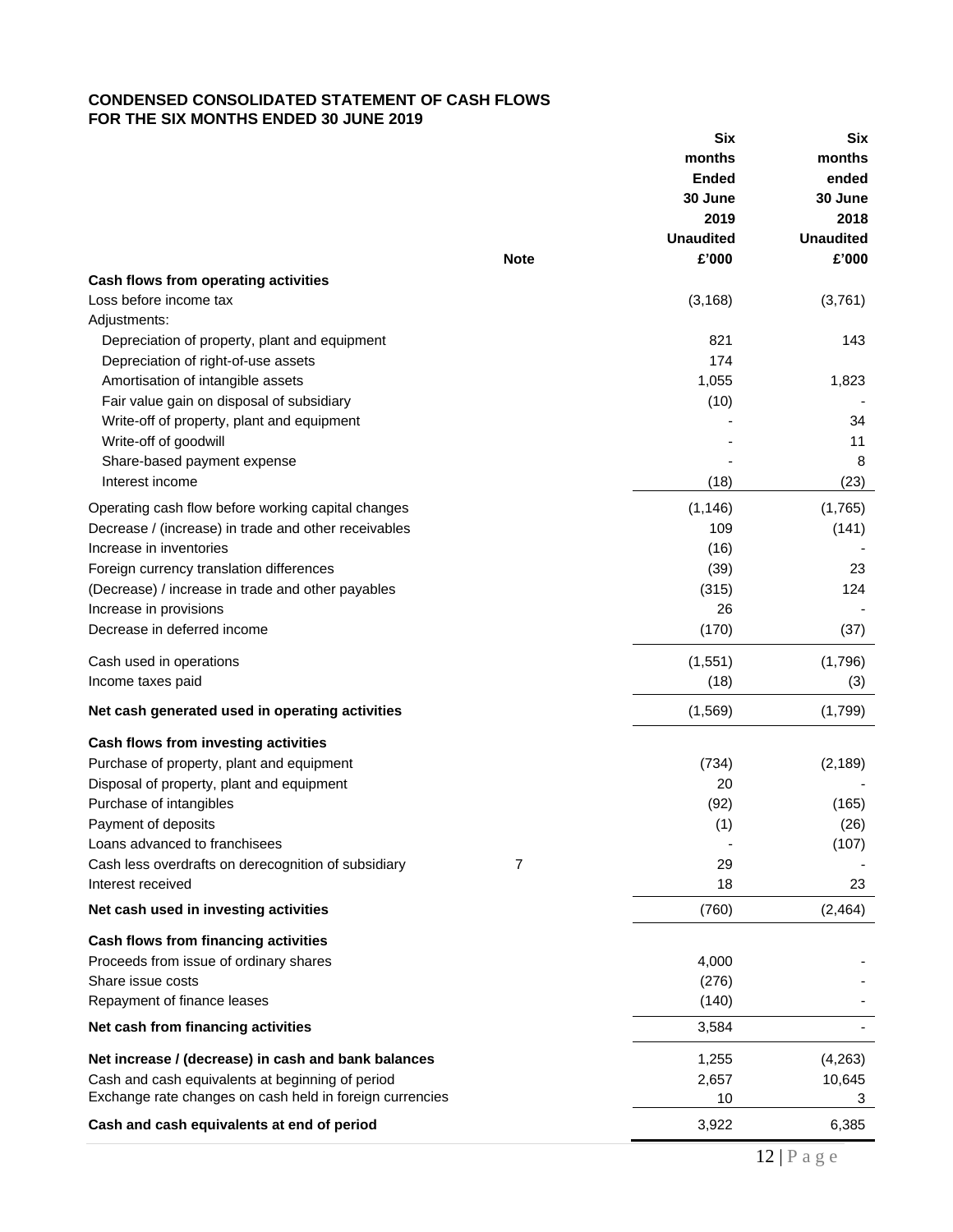#### **NOTES TO THE UNAUDITED INTERIM REPORT FOR THE SIX MONTHS ENDED 30 JUNE 2019**

#### **1. General information**

The Company was incorporated in England on 17 May 2016 under the name of Dorcaster Limited with registered number 10184316 as a private company with limited liability under the Companies Act 2006. The Company was re-registered as a public company on 13 June 2016 and changed its name to Dorcaster Plc on 13 June 2016. On 8 July 2016, the Company's shares were admitted to AIM.

Until its acquisition of Experiential Ventures Limited on 2 May 2017, the Company was an investing company (as defined in the AIM Rules for Companies) and did not trade.

On 2 May 2017, the Company completed the acquisition of the entire issued share capital of Experiential Ventures Limited. Experiential Ventures Limited was the holding company of the Escape Hunt Group which is is a global provider of live 'escape the room' experiences.

On 2 May 2017, the Company's name was changed to Escape Hunt plc.

The Company's registered office is 3 Pear Place, London SE1 8BT.

The consolidated financial information represents the consolidated results of the Company and its subsidiaries, (together referred to as "the Group"). The Consolidated Interim Financial Statements are presented in Pounds Sterling, which is the currency of the primary economic environment in which the Company operates.

#### **2. Basis of preparation**

These interim consolidated financial statements have been prepared in accordance with IAS 34 Interim Financial Reporting. They do not include all disclosures that would otherwise be required in a complete set of financial statements and should be read in conjunction with the 2018 annual report. The statutory financial statements for the year ended 31 December 2018 were prepared in accordance with International Financial Reporting Standards as adopted by the EU ("Adopted IFRS'') and in accordance with the requirements of the Companies Act 2006. The auditors reported on those financial statements; their Audit Report was unqualified.

The interim financial information is unaudited and does not constitute statutory accounts as defined in the Companies Act 2006.

The interim financial information was approved and authorised for issue by the board of directors on 27 September 2019.

#### **3. Going concern**

The interim financial statements have been prepared on a going concern basis which contemplates the continuity of normal business activities and the realisation of assets and the settlement of liabilities in the ordinary course of business.

The directors have assessed the Company's ability to continue in operational existence for the foreseeable future in accordance with the Financial Reporting Council's Guidance on the going concern basis of accounting and reporting on solvency and liquidity risks issued in April 2016.

The Company has prepared forecasts and projections which reflect the expected trading performance of the Company and the Group on the basis of best estimates of management using current knowledge and expectations of trading performance.

As at 30 June 2019, the Company had £3.9 million in cash which is considered sufficient for its present needs.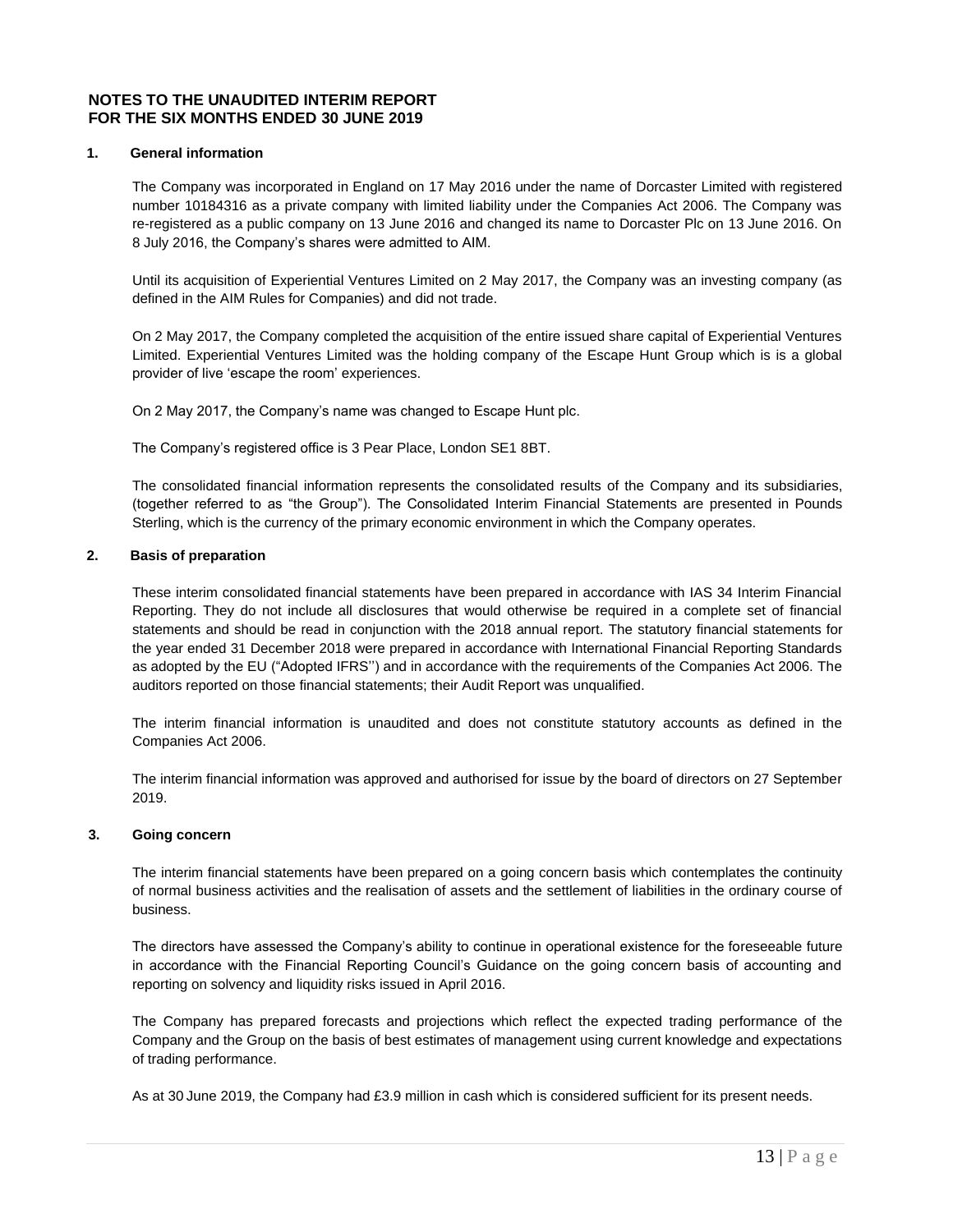Based on the above, the Directors consider there are reasonable grounds to believe that the Company will be able to pay its debts as and when they become due and payable, as well as to fund the Company's future operating expenses. The going concern basis preparation is therefore considered to be appropriate in preparing these condensed financial statements.

#### **4. Significant accounting policies**

Other than as noted below, the Company has applied the same accounting policies, presentation, methods of computation, significant judgements and the key sources of estimation of uncertainties in its interim consolidated financial statements as in its audited financial statements for the year ended 31 December 2018, which have been prepared in accordance with International Financial Reporting Standards as adopted for use by the European Union.

These accounting policies will be adopted in the Group's full financial statements for the year ending 31 December 2019.

#### *Changes in accounting policy*

#### **IFRS 16**

The Group has adopted IFRS 16 which became effective on 1 January 2019*.* The standard replaces IAS 17 'Leases' and for lessees eliminates the classifications of operating leases and finance leases. Except for shortterm leases and leases of low-value assets, right-of-use assets and corresponding lease liabilities are now recognised in the statement of financial position. Straight-line operating lease expense recognition is replaced with a depreciation charge for the right-of-use assets (included in operating costs) and an interest expense on the recognised lease liabilities (included in finance costs). In the earlier periods of the lease, the expenses associated with the lease under IFRS 16 will be higher when compared to lease expenses under IAS 17. However, EBITDA (Earnings Before Interest, Tax, Depreciation and Amortisation) results improve as the operating expense is now replaced by interest expense and depreciation in profit or loss. For classification within the statement of cash flows, the interest portion is disclosed in operating activities and the principal portion of the lease payments are separately disclosed in financing activities. The reclassifications and adjustments arising from the new standard are recognised in the opening balance sheet as at 1 January 2019.

#### **Right-of-use assets**

A right-of-use asset is recognised at the commencement date of a lease. The right-of-use asset is measured at cost, which comprises the initial amount of the lease liability, adjusted for, as applicable, any lease payments made at or before the commencement date net of any lease incentives received, any initial direct costs incurred, and an estimate of costs expected to be incurred for dismantling and removing the underlying asset, and restoring the site or asset.

Right-of-use assets are depreciated on a straight-line basis over the unexpired period of the lease or the estimated useful life of the asset, whichever is the shorter. Right-of use assets are subject to impairment or adjusted for any remeasurement of lease liabilities.

The Group has elected not to recognise a right-of-use asset and corresponding lease liability for short-term leases with terms of 12 months or less and leases of low-value assets. Lease payments on these assets are expensed to profit or loss as incurred.

#### **Lease liabilities**

A lease liability is recognised at the commencement date of a lease. The lease liability is initially recognised at the present value of the lease payments to be made over the term of the lease, discounted using the interest rate implicit in the lease or, if that rate cannot be readily determined, the Group's incremental borrowing rate. Lease payments comprise of fixed payments less any lease incentives receivable, variable lease payments that depend on an index or a rate, amounts expected to be paid under residual value guarantees, exercise price of a purchase option when the exercise of the option is reasonably certain to occur, and any anticipated termination penalties. The variable lease payments that do not depend on an index or a rate are expensed in the period in which they are incurred.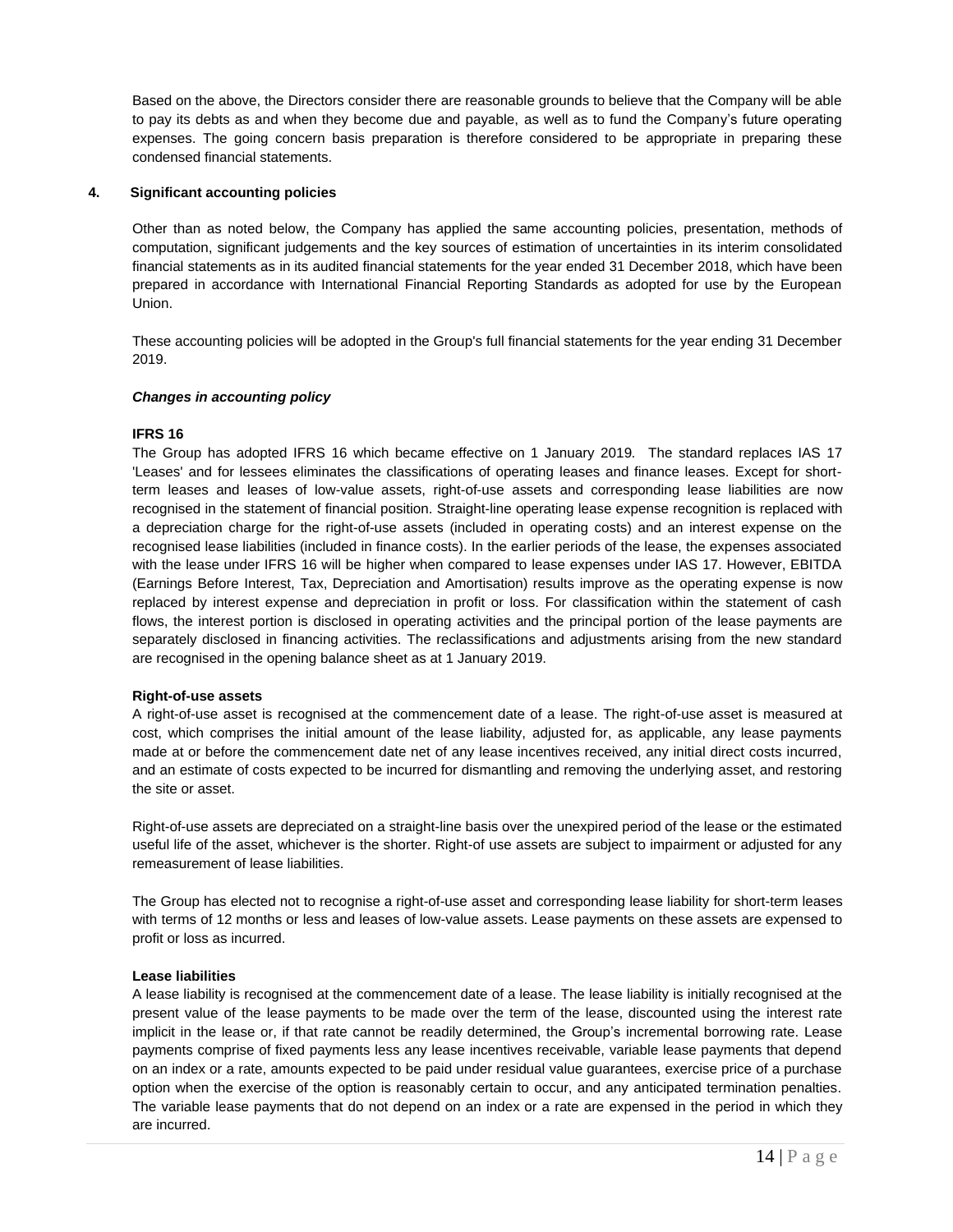Lease liabilities are measured at amortised cost using the effective interest method. The carrying amounts are remeasured if there is a change in the following: future lease payments arising from a change in an index or a rate used; residual guarantee; lease term; certainty of a purchase option and termination penalties. When a lease liability is remeasured, an adjustment is made to the corresponding right-of use asset, or to profit or loss if the carrying amount of the right-of-use asset is fully written down.

#### **Impact of adoption**

IFRS 16 was adopted using the modified retrospective approach and as such the comparatives have not been restated. As at 31 December 2018, the Group had entered into 10 property leases which had commenced prior to the year-end.

The impact of adoption on accumulated losses as at 1 January 2019 was as follows:

|                                                          | 1 January |
|----------------------------------------------------------|-----------|
|                                                          | 2019      |
|                                                          | £'000     |
| Right-of-use assets (IFRS 16)                            | 2,809     |
| Lease liabilities - current (IFRS 16)                    | (284)     |
| Lease liabilities - non-current (IFRS 16)                | (2,594)   |
| Tax effect on the above adjustments                      |           |
| Increase in opening accumulated losses at 1 January 2019 | (69)      |

#### **Impact on the balance sheet**

The change in accounting policy affected the following items in the balance sheet on 1 January 2019:

|                               | Increase / decrease | £'000   |
|-------------------------------|---------------------|---------|
| Right-of-use assets (Note 10) | Increase            | 2.809   |
| Lease liabilities (Note 12)   | Increase            | (2,878) |

The net impact on accumulated losses on 1 January 2019 was an increase of £69,000.

#### *a) Right-of-use assets*

Right-of-use assets were measured at the amount equal to the lease liability, adjusted by the amount of prepaid or accrued lease payments relating to leases recognised in the balance sheet as at 31 December 2018. There were no onerous lease contracts that would have required an adjustment to the right-of-use assets at the date of initial application.

The recognised right-of-use assets relate to the following types of assets:

|                                           | <b>30 June</b> | 1 January |
|-------------------------------------------|----------------|-----------|
|                                           | 2019           | 2019      |
|                                           | £'000          | £'000     |
| Properties – head office and escape rooms | 2.635          | 2,809     |
|                                           | 2.635          | 2,809     |

#### *b) Lease liabilities*

On adoption of IFRS 16, the Group recognised lease liabilities in relation to leases which had previously been classified as 'operating leases' under the principles of IAS 17 Leases. These liabilities were measured at the present value of the remaining lease payments, discounted using the Group's borrowing rate as of 1 January 2019.

The lease liabilities at 30 June 2019 and 1 January 2019 were as follows:

| 30 June | 1 January |
|---------|-----------|
| 2019    | 2019      |
| £'000   | £'000     |
| (293)   | (284)     |
| (2.445) | (2.594)   |
|         |           |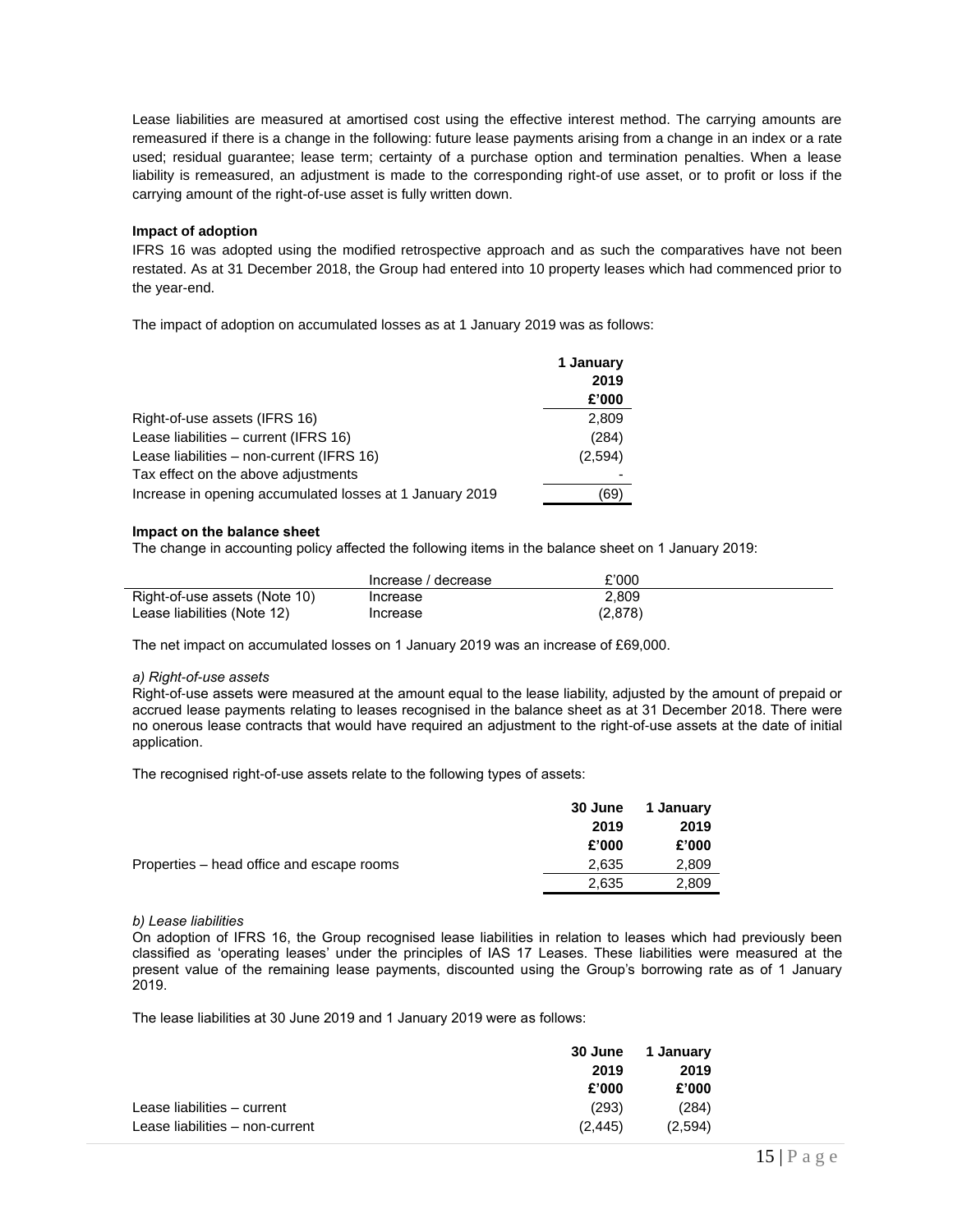| (2,878)<br>(2,738) |  |  |
|--------------------|--|--|
|--------------------|--|--|

#### **Impact on the income statement and earnings per share**

For the six-months ended 30 June 2019, operating losses were £52,000 lower as a result of applying IFRS 16 due to a portion of the lease expense now being recorded as interest expense and depreciation. In particular, operating lease expenses of £226,000 were replaced by depreciation of £174,000 and finance lease charges of £87,000. Loss before tax was £35,000 higher due to interest expenses on the lease liabilities recognised under IFRS 16. The net effect of £(35,000) increased Loss Per Share by 0.17p.

The table below summarise the profit and loss account treatment for the six months ended 30 June 2019 and the comparative period for these leases:  $\overline{\phantom{a}}$  $\sim$ 

|                                                                | אוכ     | אוכ     |
|----------------------------------------------------------------|---------|---------|
|                                                                | months  | months  |
|                                                                | ended   | ended   |
|                                                                | 30 June | 30 June |
|                                                                | 2019    | 2018    |
|                                                                | £'000   | £'000   |
| <b>Finance costs</b>                                           |         |         |
| Interest and finance charges paid/payable on lease liabilities | 87      |         |
| Leases / right-of use assets depreciation                      |         |         |
| Minimum operating lease payments (IAS 17)                      |         | 139     |
| Depreciation of right-of-use assets (IFRS 16)                  | 174     |         |
| Total expense in profit and loss                               | 261     | 139     |

The following tables summarises the effect of IFRS 16 on the Group's operating losses and losses before tax for the period ended 30 June 2019:

|                                                | <b>Six</b> | <b>Six</b> |
|------------------------------------------------|------------|------------|
|                                                | months     | months     |
|                                                | ended      | ended      |
|                                                | 30 June    | 30 June    |
|                                                | 2019       | 2018       |
|                                                | £'000      | £'000      |
| Operating loss excluding lease charges         | (2,935)    | (3,645)    |
| Lease payments under operating leases (IAS 17) |            | (139)      |
| Depreciation of right-of-use assets (IFRS 16)  | (174)      |            |
| <b>Operating loss after lease charges</b>      | (3, 109)   | (3,784)    |
|                                                |            |            |

|                                                | <b>Six</b> | Six     |
|------------------------------------------------|------------|---------|
|                                                | months     | months  |
|                                                | ended      | ended   |
|                                                | 30 June    | 30 June |
|                                                | 2019       | 2018    |
|                                                | £'000      | £'000   |
| Loss before tax excluding lease charges        | (2,907)    | (3,622) |
| Lease payments under operating leases (IAS 17) |            | (139)   |
| Depreciation of right-of-use assets (IFRS 16)  | (174)      |         |
| Operating lease finance expense (IFRS 16)      | (87)       |         |
| Loss before tax after lease charges            | (3, 168)   | (3,761) |

#### **Impact on the cash flow statement**

For classification within the statement of cash flows, the interest portion is disclosed in operating activities and the principal portion of the lease payments are separately disclosed in financing activities.

This has increased net cash used in operations and decreased net cash used from financing activities by £140,000.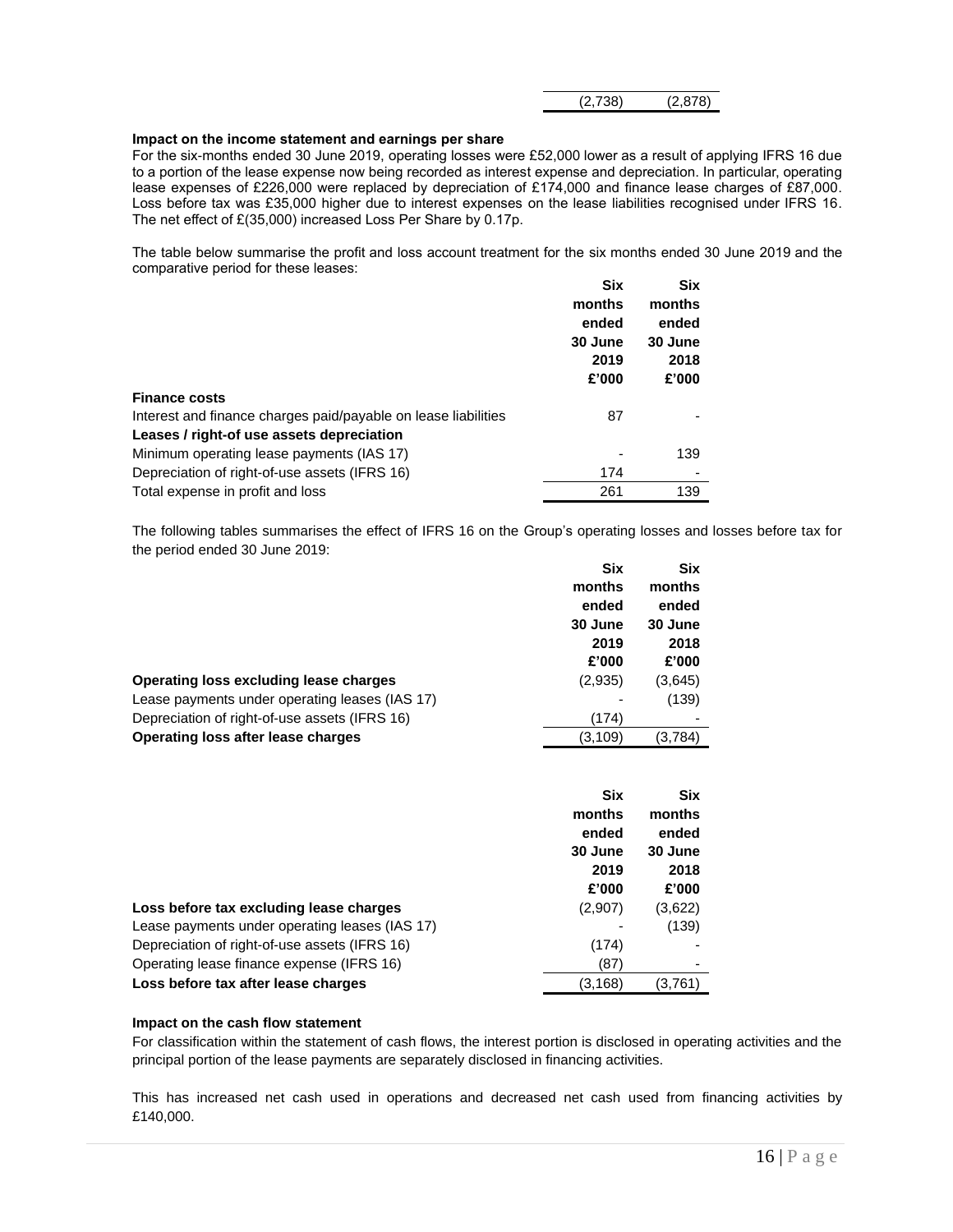#### **5. Segment information**

Management considers that the Group has two operating segments. Revenues are reviewed based on the nature of the services provided as follows:

- 1. The franchise business, where all franchised branches are operating under effectively the same model; and
- 2. The owner-operated branch business, which currently consists of 9 sites in the UK.

The Group operates on a global basis. At present, the Company has active franchisees in over 20 countries. The Company does not presently analyse or measure the performance of the franchising business into geographic regions or by type of revenue, since this does not provide meaningful analysis to managing the business. Segment results, assets and liabilities include items directly attributable to a segment as well as those that can be allocated on a reasonable basis.

The cost of sales in the owner-operated business comprise site staff costs, premises costs, including rent, rates, service charges and utilities, and site-specific marketing and also including any pre-opening costs. Cost of sales also includes site pre-opening costs. In the franchisee business, the cost of sales comprises principally game design fees and game design staff costs.

|                                                                | Owner<br>operated | <b>Franchise</b><br>operated | <b>Unallocated</b>       | Total    |
|----------------------------------------------------------------|-------------------|------------------------------|--------------------------|----------|
| Six months ended 30 June 2019                                  | £'000             | £'000                        | £'000                    | £'000    |
| <b>Revenue</b>                                                 | 1,675             | 533                          |                          | 2,208    |
| Cost of sales                                                  | $(1,547)^*$       | (47)                         | $\overline{\phantom{a}}$ | (1, 594) |
| Gross profit                                                   | 128               | 486                          |                          | 614      |
| Profit/(loss) from operations:                                 |                   |                              |                          |          |
| Interest income                                                |                   |                              | 18                       | 18       |
| Fair valur gain on disposal of subsidiary                      | 10                |                              |                          | 10       |
| Finance lease charges                                          | (87)              |                              |                          | (87)     |
| Expenses                                                       |                   |                              |                          |          |
| Administrative<br>-                                            | (456)             | (330)                        | (1,026)                  | (1, 812) |
| Depreciation and amortisation<br>-                             | (1, 810)          | (66)                         | (35)                     | (1, 911) |
| Share-based payment expenses<br>$\overline{\phantom{0}}$       |                   |                              |                          |          |
| Profit/(loss) from operations before tax                       | (2, 215)          | 90                           | (1,043)                  | (3, 168) |
| Taxation                                                       |                   | (2)                          |                          | (2)      |
| Profit / (loss) for the period                                 | (2, 215)          | 88                           | (1,043)                  | (3, 170) |
| *: Includes £139,000 of depreciation on<br>right-of-use assets |                   |                              |                          |          |
| Other information:                                             |                   |                              |                          |          |
| Non-current assets                                             | 10,105            | 919                          |                          | 11,024   |

IFRS 16 was adopted using the modified retrospective approach and as such the comparatives have not been restated. Therefore, the current and comparative EBITDA are not directly comparable.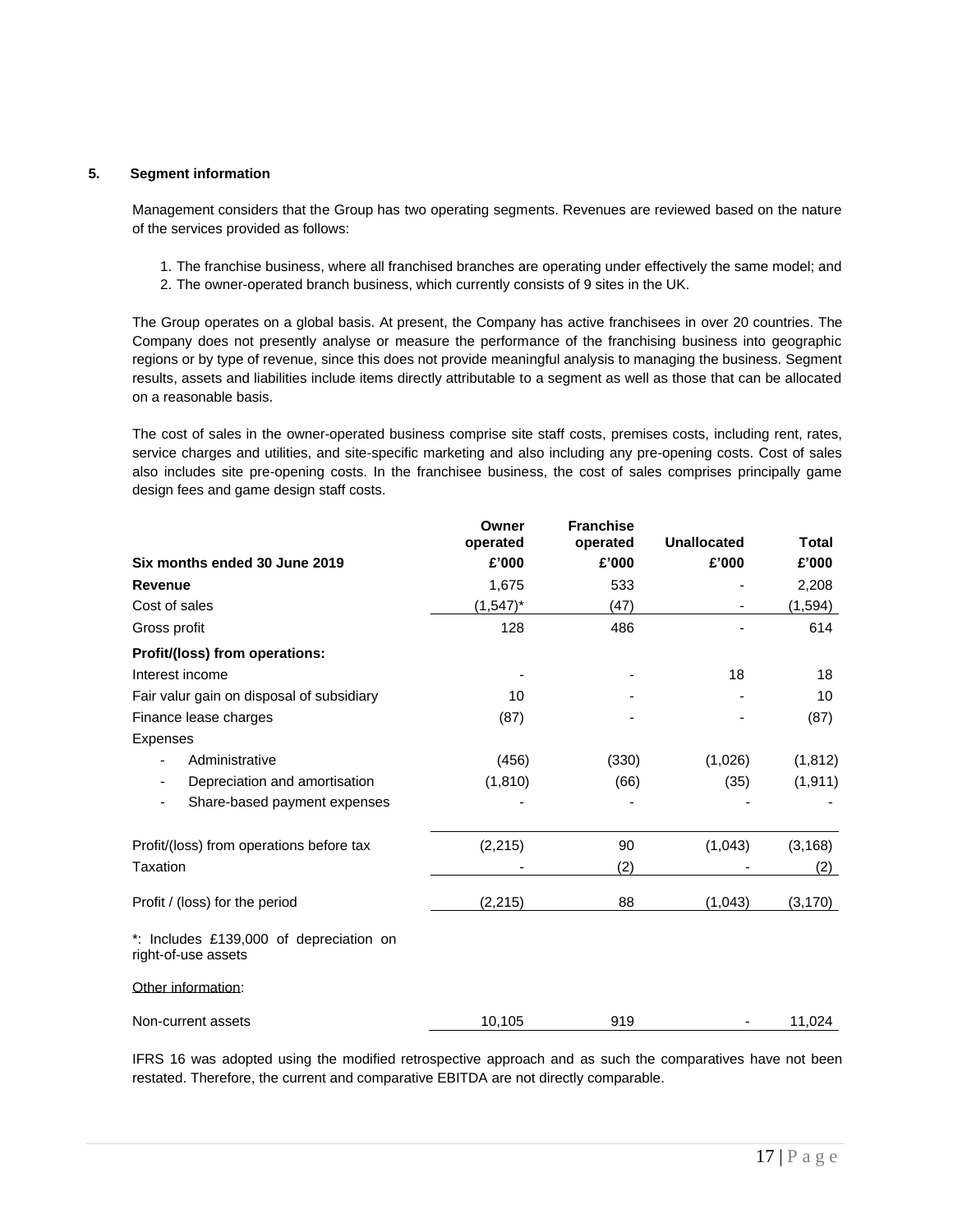|                                                           | Owner<br>operated | <b>Franchise</b><br>operated | <b>Unallocated</b> | <b>Total</b> |
|-----------------------------------------------------------|-------------------|------------------------------|--------------------|--------------|
| Six months ended 30 June 2018                             | £'000             | £'000                        | £'000              | £'000        |
| <b>Revenue</b>                                            | 259               | 541                          |                    | 800          |
| Cost of sales                                             | (530)             | (210)                        |                    | (740)        |
| Gross profit / (loss)                                     | (271)             | 331                          |                    | 60           |
| Profit/(loss) from operations:                            |                   |                              |                    |              |
| Interest income                                           |                   |                              | 23                 | 23           |
| Expenses                                                  |                   |                              |                    |              |
| Administrative<br>$\overline{\phantom{0}}$                | (254)             | (271)                        | (909)              | (1, 434)     |
| Depreciation and amortisation<br>$\overline{\phantom{a}}$ | (152)             | (1,727)                      | (87)               | (1,966)      |
| Write-off of assets<br>-                                  |                   | (45)                         |                    | (45)         |
| Closure of Bangkok operation<br>-                         | (36)              | (211)                        |                    | (247)        |
| Pre-opening costs                                         | (144)             |                              |                    | (144)        |
| Share-based payment expenses                              |                   |                              | (8)                | (8)          |
| Profit/(loss) from operations before tax                  | (857)             | (1,923)                      | (981)              | (3,761)      |
| Taxation                                                  |                   | (1)                          |                    | (1)          |
| Profit / (loss) for the period                            | (857)             | (1, 924)                     | (981)              | (3,762)      |
| Other information:                                        |                   |                              |                    |              |
| Non-current assets                                        | 10,296            | 686                          |                    | 10,982       |

#### **6. Loss per share**

Basic loss per share is calculated by dividing the loss attributable to equity holders by the weighted average number of ordinary shares in issue during the period. Diluted loss per share is not presented as the potential ordinary shares from the exercise of warrants are not dilutive.

|                                               | <b>Six months</b> | <b>Six months</b> |
|-----------------------------------------------|-------------------|-------------------|
|                                               | ended             | ended             |
|                                               | 30 June           | 30 June           |
|                                               | 2019              | 2018              |
|                                               | <b>Unaudited</b>  | <b>Unaudited</b>  |
|                                               | £                 | £                 |
| Loss after tax (£000)                         | (3, 119)          | (3,762)           |
| Weighted average number of shares:            |                   |                   |
| Basic and diluted<br>$\overline{\phantom{0}}$ | 21,401,063        | 20,259,258        |
| Loss per share                                |                   |                   |
| Basic and diluted                             | 0.1457            | 0.1857            |
|                                               |                   |                   |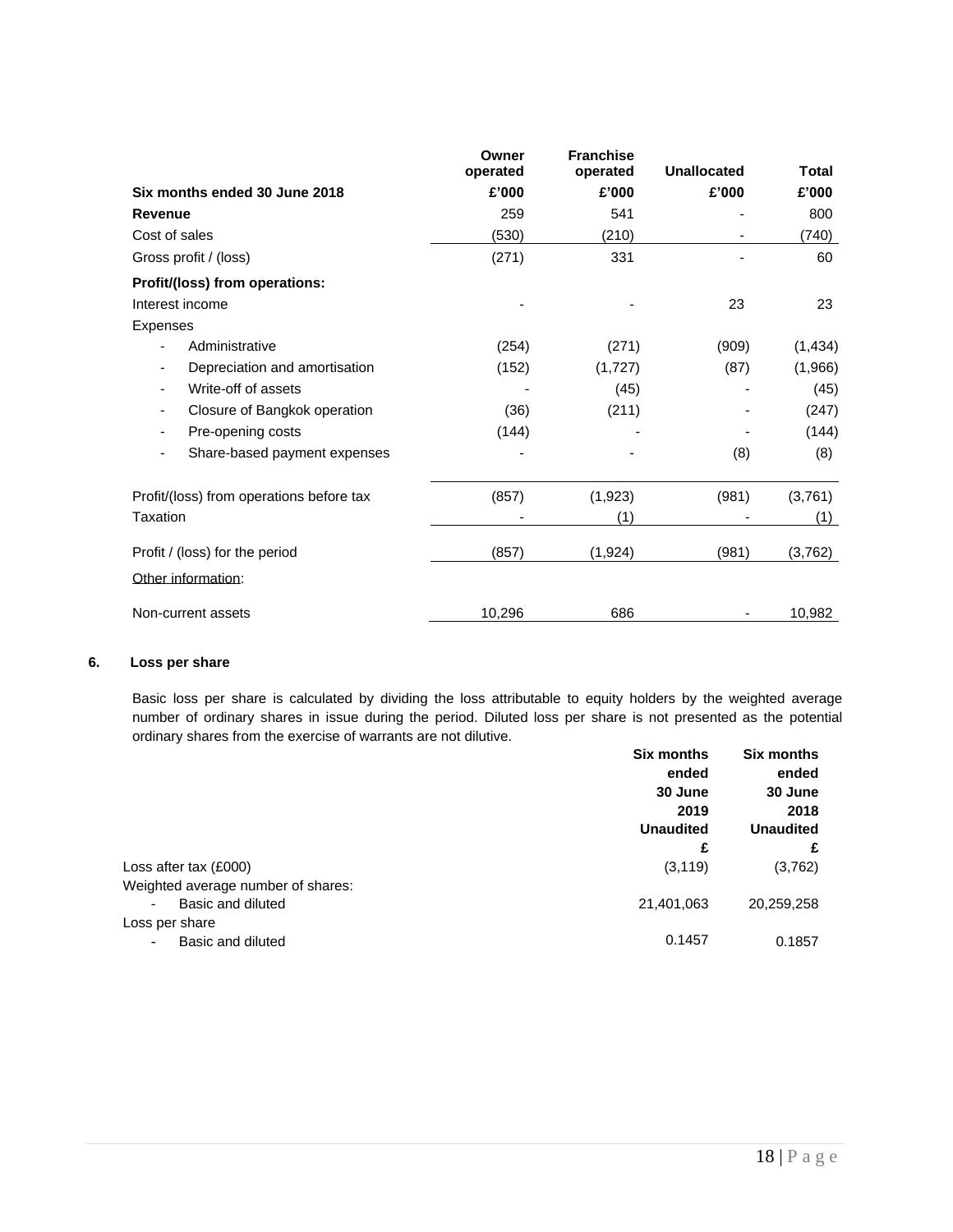#### **7. Fair value gain on disposal of subsidiary**

As at 30 June 2019, the Company made the decision to dispose of its 51% owned subsidiary, Boundless Workshop Limited ("Boundless''). Accordingly, the Company has reclassified the assets and liabilities of the subsidiary as a disposal group held for sale and made full provision against the carrying value of goodwill which arose on the acquisition of Boundless made in 2018.

This is summarised below:

|                                                   | As at   |
|---------------------------------------------------|---------|
|                                                   | 30 June |
|                                                   | 2019    |
|                                                   | £'000   |
| Consideration                                     |         |
| Impairment of goodwill                            | (29)    |
| Non-current assets reclassified as held for sale  | (7)     |
| Current assets reclassified as held for sale      | (20)    |
| Current liabilities reclassified as held for sale | 125     |
| Less: Non-controlling interests                   | (59)    |
| Fair value gain on disposal of subsidiary         | 10      |

#### **8. Taxation**

The tax charge is based on the expected effective tax rate for the year. The Group estimates it has tax losses of approximately £11.8m as at 30 June 2019 which, subject to agreement with taxation authorities, would be available to carry forward against future profits. The estimated tax value of such losses amounts to approximately £2.2m.

#### **9. Property, plant and equipment**

|                                 | Leasehold<br>property | Office<br>equipment | <b>Computers</b> | <b>Furniture and</b><br>fixtures | <b>Escape</b><br>games | <b>Total</b> |
|---------------------------------|-----------------------|---------------------|------------------|----------------------------------|------------------------|--------------|
|                                 | £'000                 | £'000               | £'000            | £'000                            | £'000                  | £'000        |
| Cost                            |                       |                     |                  |                                  |                        |              |
| At 31 December 2018             | 2,751                 | 11                  | 69               | 167                              | 1,872                  | 4,870        |
| Additions                       | ٠                     | 6                   | 6                | 68                               | 654                    | 734          |
| Disposals                       | (20)                  |                     | $\blacksquare$   |                                  |                        | (20)         |
| Disposal of subsidiary          |                       |                     | (8)              |                                  |                        | (8)          |
| As at 30 June 2019              | 2,731                 | 17                  | 67               | 235                              | 2,526                  | 5,576        |
| <b>Accumulated depreciation</b> |                       |                     |                  |                                  |                        |              |
| At 31 December 2018             | (232)                 | (2)                 | (4)              | (6)                              | (260)                  | (504)        |
| Depreciation charge             | (252)                 | (5)                 | (15)             | (21)                             | (528)                  | (821)        |
| Disposal of subsidiary          | ۰                     |                     | 1                | $\overline{\phantom{a}}$         |                        | 1            |
| As at 30 June 2019              | (484)                 | (7)                 | (18)             | (27)                             | (788)                  | (1, 324)     |
| <b>Carrying amounts</b>         |                       |                     |                  |                                  |                        |              |
| At 31 December 2018             | 2,519                 | 9                   | 65               | 161                              | 1,612                  | 4,366        |
|                                 | 2,247                 | 10                  | 49               | 208                              | 1,738                  |              |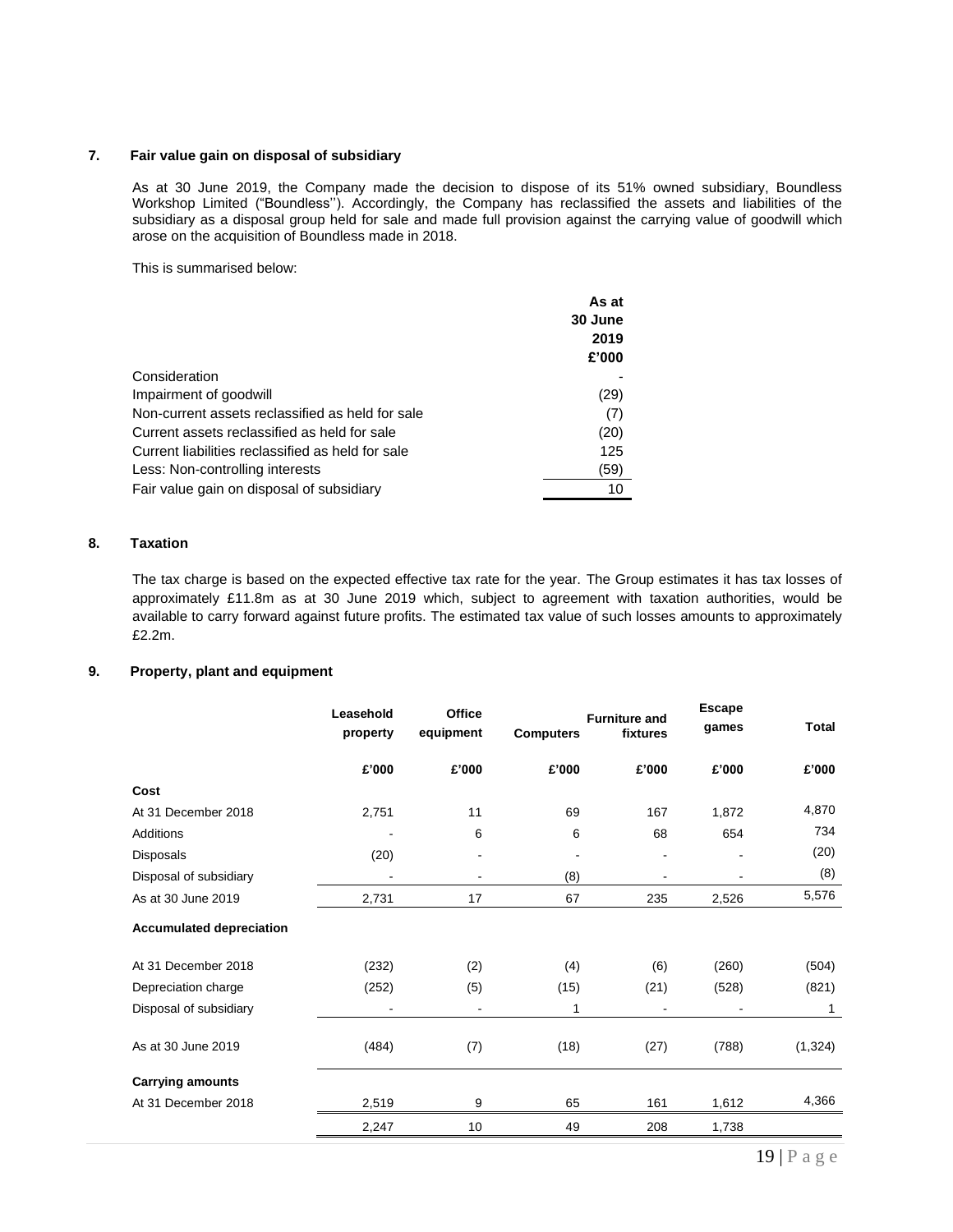### **10. Right-of-use assets**

|                                          | As at   | As at                    |
|------------------------------------------|---------|--------------------------|
|                                          | 30 June | 30 June                  |
|                                          | 2019    | 2018                     |
|                                          | £'000   | £'000                    |
| Land and buildings - right-of-use asset  | 3.119   |                          |
| Less: Accumulated depreciation           |         |                          |
| On adoption of IFRS 16 on 1 January 2019 | (310)   |                          |
| Depreciation charged for the period      | (174)   | $\overline{\phantom{0}}$ |
| Net book value                           | 2,635   |                          |
|                                          |         |                          |

There were no additions to the right-of-use assets during the half-year. The Group leases land and buildings for its offices and escape room venues under agreements of between five to fifteen years with, in some cases, options to extend. The leases have various escalation clauses. On renewal, the terms of the leases are renegotiated.

#### **11. Intangible assets**

|                                                                    | Goodwill | <b>Trademarks</b><br>and patents | <b>Intellectual</b><br>property | Internally<br>generated<br>IP | <b>Franchise</b><br>agreements | App<br>Quest   | Portal | <b>Total</b> |
|--------------------------------------------------------------------|----------|----------------------------------|---------------------------------|-------------------------------|--------------------------------|----------------|--------|--------------|
|                                                                    | £'000    | £'000                            | £'000                           | £'000                         | £'000                          | £'000          | £'000  | £'000        |
| Cost                                                               |          |                                  |                                 |                               |                                |                |        |              |
| At 31 December 2018                                                | 1,422    | 78                               | 10,195                          | 302                           | 802                            | 100            | 269    | 13,168       |
| <b>Additions</b>                                                   |          | $\blacksquare$                   | $\blacksquare$                  | 92                            | $\blacksquare$                 | $\overline{a}$ |        | 92           |
| As at 30 June 2019                                                 | 1,422    | 78                               | 10,195                          | 394                           | 802                            | 100            | 269    | 13,260       |
| Accumulated<br>amortisation                                        |          |                                  |                                 |                               |                                |                |        |              |
| At 31 December 2018                                                | (1, 393) | (11)                             | (6,616)                         | (21)                          | (191)                          | (83)           | (61)   | (8,376)      |
| Amortisation<br>Impairment<br>loss<br>on<br>disposal of subsidiary |          | (9)                              | (869)                           | (58)                          | (57)                           | (17)           | (45)   | (1,055)      |
| (Note 7)                                                           | (29)     |                                  |                                 |                               |                                |                |        | (29)         |
| At 30 June 2019                                                    | (1, 422) | (20)                             | (7, 485)                        | (79)                          | (248)                          | (100)          | (106)  | (9,460)      |
| <b>Carrying amounts</b>                                            |          |                                  |                                 |                               |                                |                |        |              |
| At 31 December 2018                                                | 29       | 67                               | 3,579                           | 281                           | 611                            | 17             | 208    | 4,792        |
| At 30 June 2019                                                    |          | 58                               | 2,710                           | 315                           | 554                            |                | 163    | 3,800        |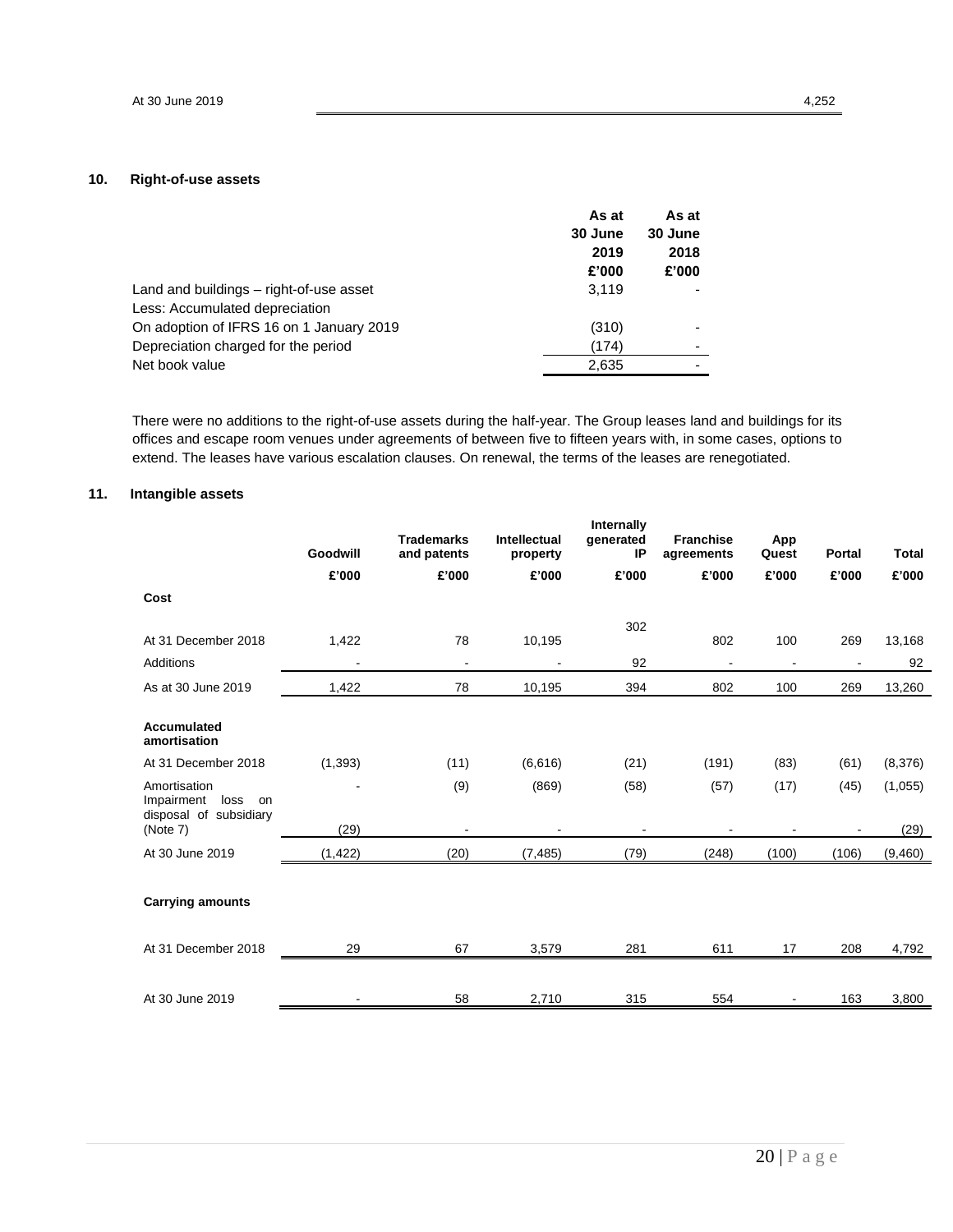#### **12. Lease liabilities**

|                                                     | <b>Six</b> | Six     |
|-----------------------------------------------------|------------|---------|
|                                                     | months     | months  |
|                                                     | ended      | ended   |
|                                                     | 30 June    | 30 June |
|                                                     | 2019       | 2018    |
|                                                     | £'000      | £'000   |
| In respect of right-of-use assets                   |            |         |
| Recognised on adoption of IFRS 16 on 1 January 2019 | 2,878      |         |
| Repayments during the period                        | (140)      |         |
| Lease liabilities at end of period                  | 2,738      |         |
|                                                     |            |         |
|                                                     | As at      | As at   |

|                         | 30 June | 30 June |
|-------------------------|---------|---------|
|                         | 2019    | 2018    |
|                         | £'000   | £'000   |
| <b>Maturity</b>         |         |         |
| Current                 | 293     |         |
| Non-current             | 2.445   |         |
| Total lease liabilities | 2,738   | ۰       |
|                         |         |         |

#### **13. Share capital**

|                                                                                         | <b>Six months</b><br>ended<br>30 June<br>2019<br><b>Unaudited</b><br>£'000 | Year<br>ended<br>31 December<br>2018<br><b>Audited</b><br>£'000 |
|-----------------------------------------------------------------------------------------|----------------------------------------------------------------------------|-----------------------------------------------------------------|
| As at beginning of period / year                                                        |                                                                            |                                                                 |
| - 20,259,258 (2018: 20,259,258)                                                         |                                                                            |                                                                 |
| Ordinary shares of 1.25 pence each                                                      | 253                                                                        | 253                                                             |
| Issued during the period / year                                                         |                                                                            |                                                                 |
| 6,666,667 Ordinary shares                                                               | 83                                                                         |                                                                 |
| As at end of period / year<br>26,925,925 (2018: 20,259,258)<br>$\overline{\phantom{a}}$ |                                                                            |                                                                 |
| Ordinary shares of 1.25 pence each                                                      | 336                                                                        | 253                                                             |

During the six months ended 30 June 2019, the following changes in the issued share capital of the Company occurred:

On 13 May 2019, the Company completed a placing of a total of 6,666,667 Ordinary shares at the Placing Price of 60 pence per share ("Placing Shares''), raising £4.0 million (before expenses of £276,000). The expenses have been deducted from the premium of £3,917,000 arising from the Placing.

Admission of the 6,666,667 Placing Shares to trading on AIM and dealings in these shares commenced on 4 June 2019.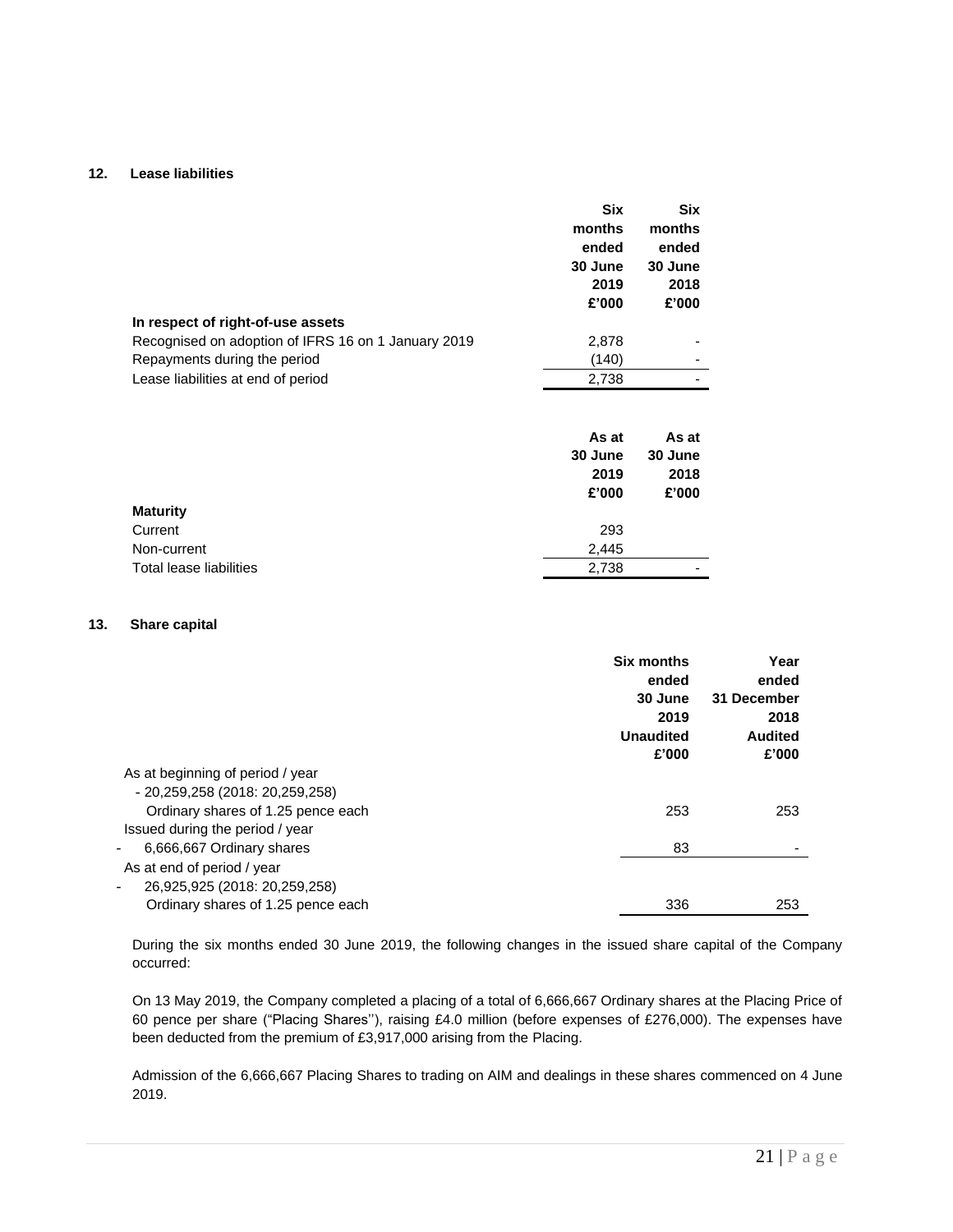The following substantial shareholders, as defined in the AIM Rules for Companies, in that they currently had an interest in more than 10 per cent. of the Company's current issued share capital, agreed to subscribe for Placing Shares (as set out below). Each participation constituted a related party transaction for the purposes of the AIM Rules for Companies:

| <b>Shareholder</b>           | No. of Placing shares |
|------------------------------|-----------------------|
| Canaccord Genuity Group Inc  | 2.767.481             |
| JO Hambro Capital Management | 759.170               |
| Gresham House Strategic Plc  | 773.334               |

#### **14. Share option and incentive plans**

On 24 January 2019, the Company issued options to subscribe for 137,931 ordinary shares of 1.25 pence each at an exercise price of 87 pence per share to an employee of the Company, under the terms of the Escape Hunt Plc Enterprise Management Incentive Scheme 2018. No options were exercised, forfeited or lapsed during the period. Accordingly, all options remained in place at 30 June 2019.

#### **15. Key management personnel compensation**

|                                             | <b>Six months</b><br>ended | <b>Six months</b><br>ended<br>30 June<br>2018<br><b>Unaudited</b> |  |
|---------------------------------------------|----------------------------|-------------------------------------------------------------------|--|
|                                             | 30 June<br>2019            |                                                                   |  |
|                                             |                            |                                                                   |  |
|                                             | <b>Unaudited</b>           |                                                                   |  |
|                                             | £'000                      | £'000                                                             |  |
| Salaries and benefits (including directors) | 405                        | 304                                                               |  |
| Share-based payments                        |                            | 8                                                                 |  |
| Social security costs                       | 47                         | 35                                                                |  |
| Other post-employment benefits              | 11                         | 6                                                                 |  |
| Less amounts capitalised                    |                            | (56)                                                              |  |
| Total                                       | 463                        | 297                                                               |  |
|                                             |                            |                                                                   |  |

#### **Related party transactions**

During the period under review, in addition to those disclosed elsewhere in these financial statements, the following significant transactions took place at terms agreed between the parties:

A salary of £16,000 and other benefits of £1,000 were paid to a close family member of one of the directors (six months ended 30 June 2018: salary of £16,000) on an arm's length basis.

#### **16. Seasonality of the Group's business**

There are no seasonal factors which materially affect the operations of any company in the Group.

#### **17. Events after the reporting period**

Other than the signing of the contract with PCH as noted above, there were no events occurring since 30 June 2019 requiring disclosure herein.